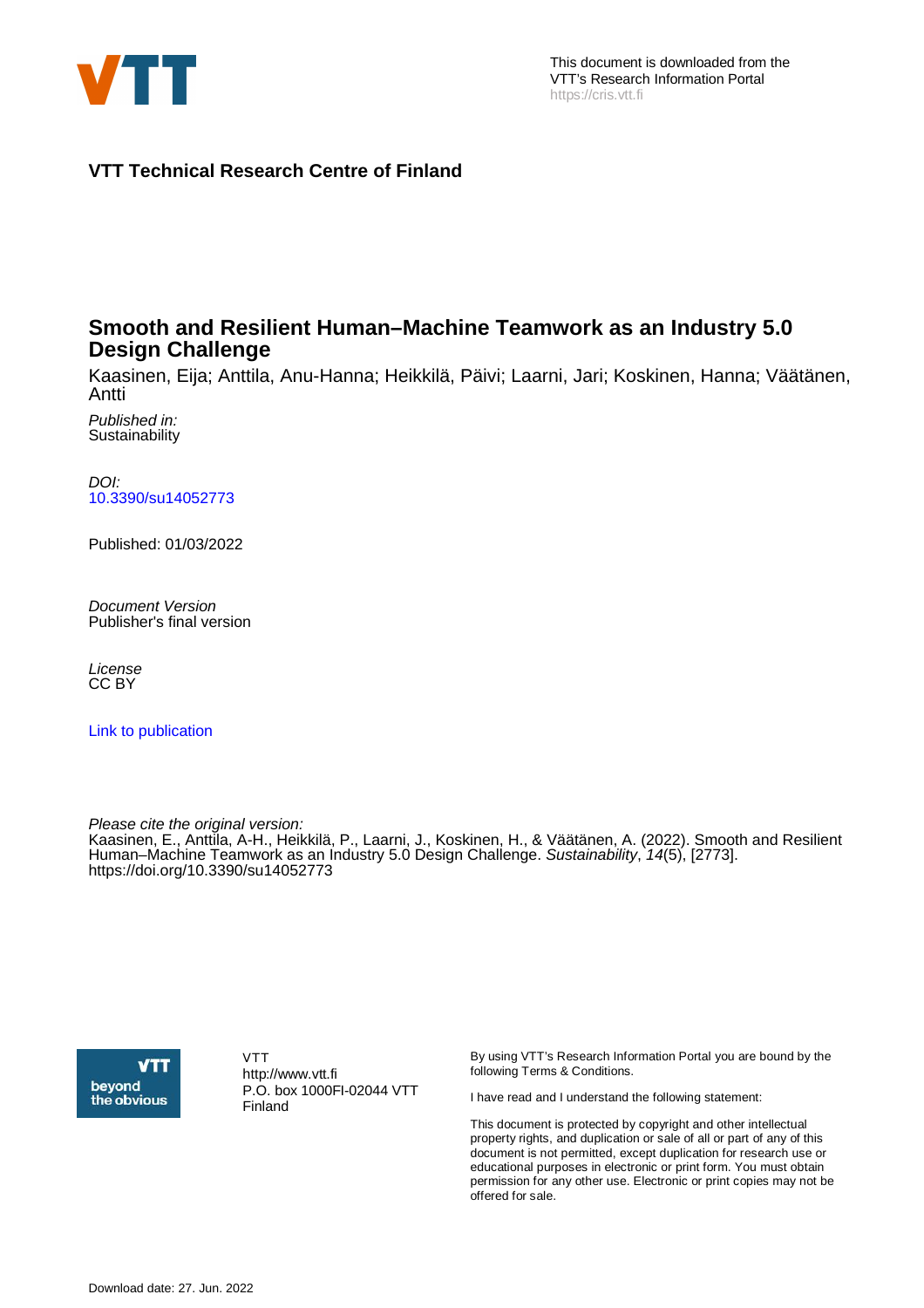



## *Article* **Smooth and Resilient Human–Machine Teamwork as an Industry 5.0 Design Challenge**

**Eija Kaasinen 1,\*, Anu-Hanna Anttila <sup>2</sup> , Päivi Heikkilä <sup>1</sup> , Jari Laarni <sup>1</sup> , Hanna Koskinen <sup>1</sup> and Antti Väätänen <sup>1</sup>**

- <sup>1</sup> VTT Technical Research Centre of Finland, 33101 Tampere, Finland; paivi.heikkila@vtt.fi (P.H.); jari.laarni@vtt.fi (J.L.); hanna.koskinen@vtt.fi (H.K.); antti.vaatanen@vtt.fi (A.V.)
- <sup>2</sup> Finnish Industrial Union, 00531 Helsinki, Finland; anu-hanna.anttila@teollisuusliitto.fi
- **\*** Correspondence: eija.kaasinen@vtt.fi; Tel.: +358-40557-1005

**Abstract:** Smart machine companions such as artificial intelligence (AI) assistants and collaborative robots are rapidly populating the factory floor. Future factory floor workers will work in teams that include both human co-workers and smart machine actors. The visions of Industry 5.0 describe sustainable, resilient, and human-centered future factories that will require smart and resilient capabilities both from next-generation manufacturing systems and human operators. What kinds of approaches can help design these kinds of resilient human–machine teams and collaborations within them? In this paper, we analyze this design challenge, and we propose basing the design on the joint cognitive systems approach. The established joint cognitive systems approach can be complemented with approaches that support human centricity in the early phases of design, as well as in the development of continuously co-evolving human–machine teams. We propose approaches to observing and analyzing the collaboration in human–machine teams, developing the concept of operations with relevant stakeholders, and including ethical aspects in the design and development. We base our work on the joint cognitive systems approach and propose complementary approaches and methods, namely: actor–network theory, the concept of operations and ethically aware design. We identify their possibilities and challenges in designing and developing smooth human–machine teams for Industry 5.0 manufacturing systems.

**Keywords:** human–machine teams; Industry 5.0; joint cognitive systems; actor–network theory; concept of operations; ethics

## **1. Introduction**

The European Commission has presented a vision for the future of European industry, coined 'Industry 5.0', in their policy brief [\[1\]](#page-18-0). Industry 5.0 complements the technoeconomic vision of the Industry 4.0 paradigm [\[2\]](#page-18-1) by emphasizing the societal role of industry. The policy brief calls for a transition in European industry to become sustainable, human-centric, and resilient. Industry 5.0 recognizes the power of industry to become a resilient provider of prosperity, by having a high degree of robustness, focusing on sustainable production, and placing the wellbeing of industry workers at the center of the production process.

Industry 4.0 is equipping the factory floor with cyber-physical systems that involve different human and smart-machine actors. These systems have much potential to improve the production process and to provide more versatile and interesting jobs for employees, as called for in the Industry 5.0 concept [\[1\]](#page-18-0). Reaping the full benefits of this potential requires that the new solutions are designed as sociotechnical systems, as suggested by Cagliano et al. [\[3\]](#page-18-2), Neumann et al. [\[4\]](#page-18-3) and Stern and Becker [\[5\]](#page-18-4). As illustrated in Figure [1,](#page-2-0) human–machine teams can include human actors with different skills, collaborative robots, and artificial intelligence (AI)-based systems for assistance or supervision. The design should cover the technical solutions and work organization in human–machine teams in



**Citation:** Kaasinen, E.; Anttila, A.-H.; Heikkilä, P.; Laarni, J.; Koskinen, H.; Väätänen, A. Smooth and Resilient Human–Machine Teamwork as an Industry 5.0 Design Challenge. *Sustainability* **2022**, *14*, 2773. [https://](https://doi.org/10.3390/su14052773) [doi.org/10.3390/su14052773](https://doi.org/10.3390/su14052773)

Academic Editors: Sarah Fletcher and Gilbert Tang

Received: 5 January 2022 Accepted: 22 February 2022 Published: 26 February 2022

**Publisher's Note:** MDPI stays neutral with regard to jurisdictional claims in published maps and institutional affiliations.



**Copyright:** © 2022 by the authors. Licensee MDPI, Basel, Switzerland. This article is an open access article distributed under the terms and conditions of the Creative Commons Attribution (CC BY) license [\(https://](https://creativecommons.org/licenses/by/4.0/) [creativecommons.org/licenses/by/](https://creativecommons.org/licenses/by/4.0/)  $4.0/$ ).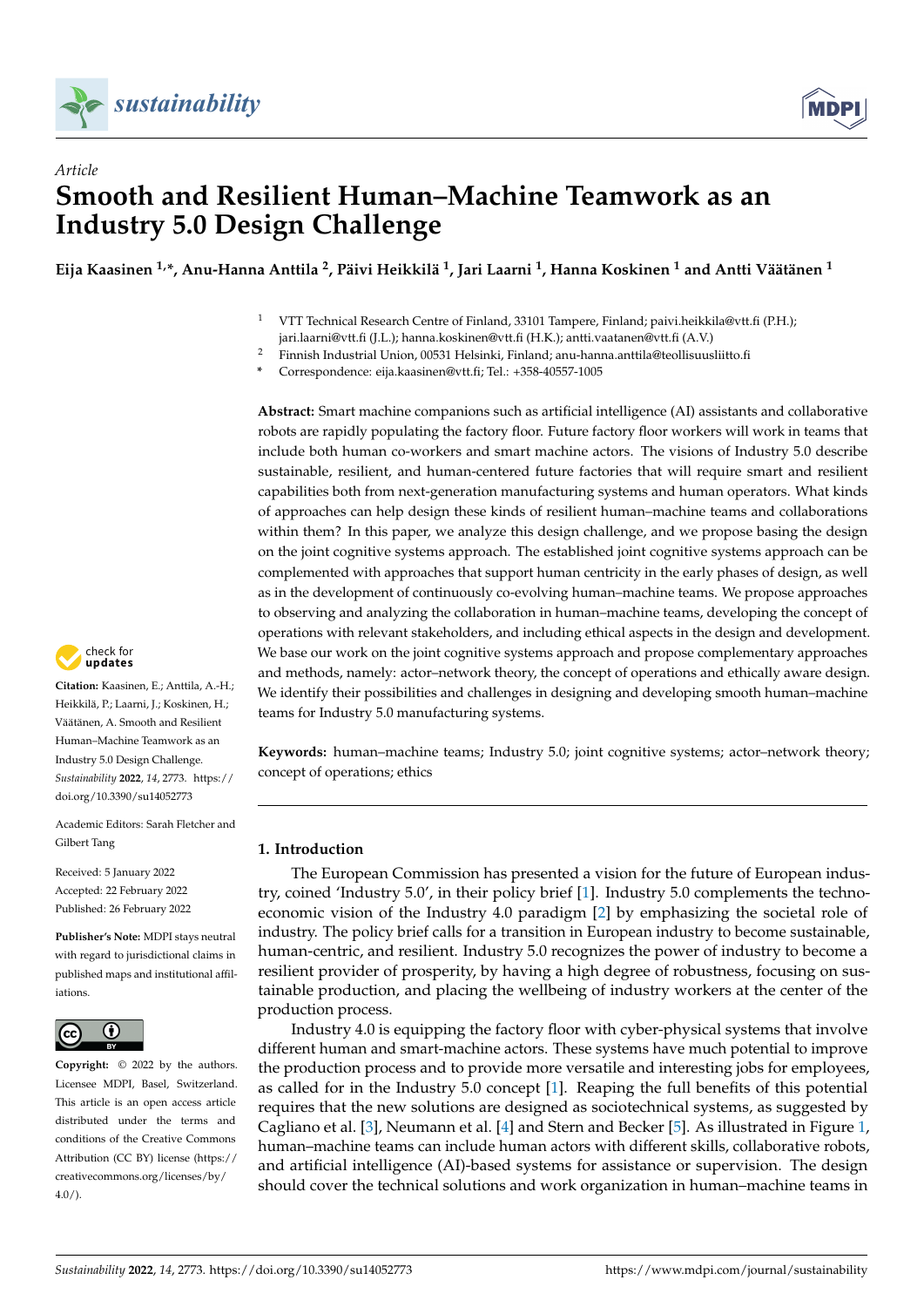parallel. Task allocation in the human–machine teams should be designed to utilize the best capabilities of all actors, to ensure fair task allocation and to keep human work meaningful and manageable  $[6]$ .

<span id="page-2-0"></span>

Figure 1. Human–machine teams optimally utilize the skills of each team member and the capabilities of smart machines.

Smart solutions based on collaborative robots and AI have much potential in easing Smart solutions based on collaborative robots and AI have much potential in easing physically and mentally demanding tasks. However, nowadays, these kinds of solutions physically and mentally demanding tasks. However, nowadays, these kinds of solutions tend to provide a two-fold experience to the workers: on the one hand, workers may feel that the work has become a passive and boring monitoring job, while on the other hand, they describe overwhelming challenges when they need to solve smart machine malfunctions [\[6\]](#page-19-0). There is clearly a need to develop work allocation and teamwork in human–machine teams so that human workers feel they are in the loop and that human jobs remain meaningful and manageable.

There are still many tasks where humans are superior to machines. Some manual There are still many tasks where humans are superior to machines. Some manual tasks are far too challenging to automate, and human practical knowledge and intuition tasks are far too challenging to automate, and human practical knowledge and intuition cannot be replaced with the analytical capabilities of AI. AI is good at learning from past cannot be replaced with the analytical capabilities of AI. AI is good at learning from past data, while humans can think 'out of the box' and provide creative solutions. Integrating data, while humans can think 'out of the box' and provide creative solutions. Integrating these two complementary viewpoints can bring about an ensemble that is greater than the sum of both human and AI capabilities [\[7\]](#page-19-1). Introducing smart solutions provides an portunity to consider the roles of all actors, raising questions such as: What are the new opportunity to consider the roles of all actors, raising questions such as: What are the new tasks that each team member is responsible for? How should the team members collaborate and communicate? How can the competence development plans of each team member be supported?

Worker roles and related skills demands should be considered in the design of human– machine systems. This is in line with the initial value system in sociotechnical design  $[8]$ : [8]: while technology and organizational structures may change in the industry, the rights while technology and organizational structures may change in the industry, the rights and needs of all employees must always be given a high priority. These rights and needs and needs of all employees must always be given a high priority. These rights and needs include varied and challenging work, good working conditions, learning opportunities, include varied and challenging work, good working conditions, learning opportunities, scope for making decisions, good training and supervision, and the potential for making scope for making decisions, good training and supervision, and the potential for making progress. Moreover, in the dynamic Industry 5.0 environment, workers should be able to progress. Moreover, in the dynamic Industry 5.0 environment, workers should be able to change their roles flexibly on the fly, based on learning new skills or simply for change [\[6\]](#page-19-0).

 $\mathbf{r}$ silience [\[1\]](#page-18-0). Resilience refers to the need to develop a higher degree of robustness in industrial production, better preparing it for disruptions. A central part of resilience is Industry 5.0 includes three core elements: human-centricity, sustainability and readaptability in the teams of humans and smart machines, where responsibilities and work division must be smoothly altered to react to changing situations.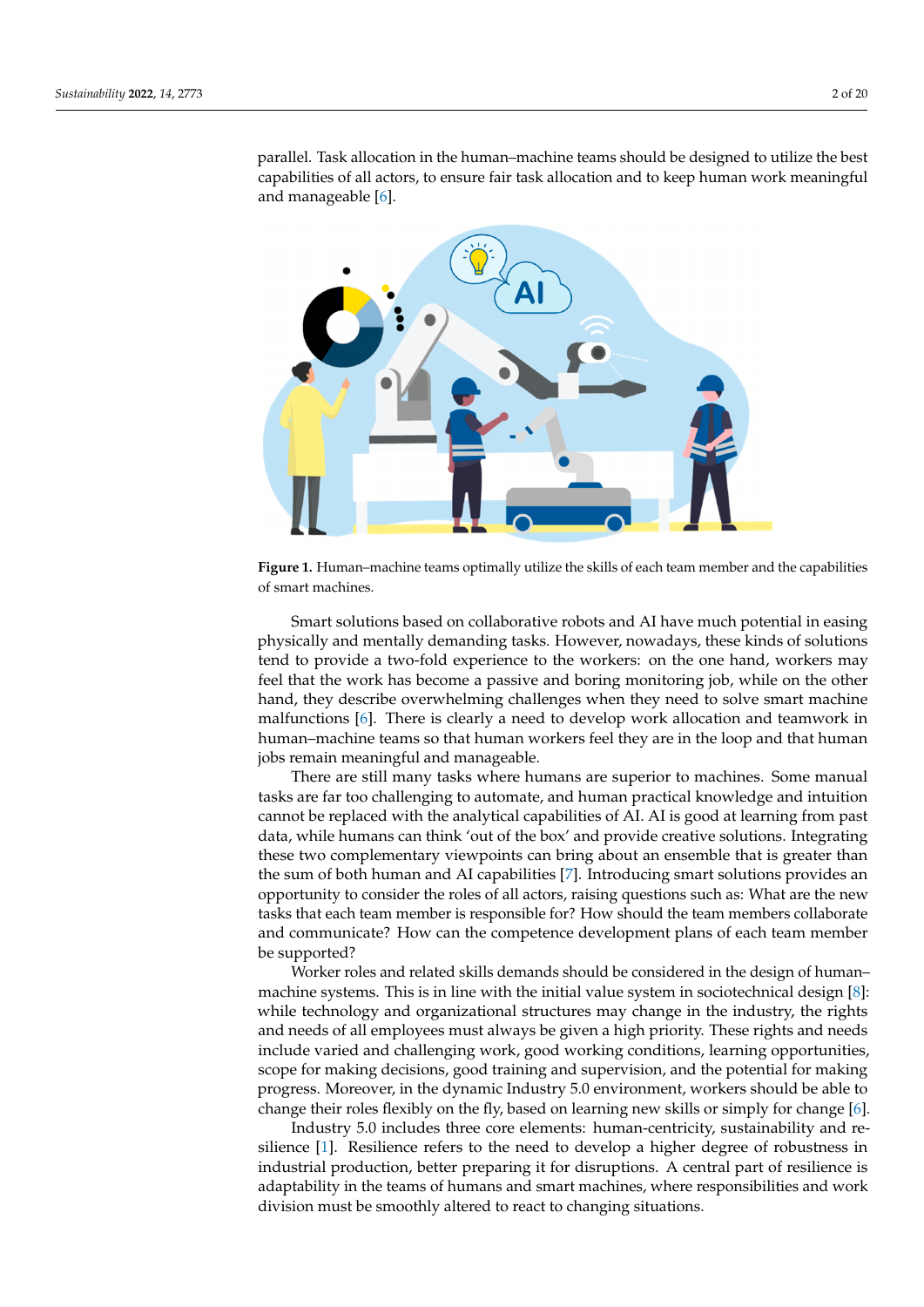In this paper, we investigate the challenge of smooth and resilient human–machine teamwork from a human-centric design point of view. The long research tradition in joint cognitive systems  $[9,10]$  $[9,10]$  provides a good basis for understanding the focus of the design: the overall system with common goals and various human and machine actors. Cognitive systems engineering is an established practice for designing complex human– machine systems [\[11,](#page-19-5)[12\]](#page-19-6). However, complementary approaches and methods are needed to understand and develop the dynamic nature of the overall system where the capabilities and skills of all the actors change over time, and where the task allocation must be revised resiliently to adapt to the changes in the environment. In this paper our aim is to address the following research question: What kinds of approaches and methods could support human-centric, early-phase design and the continuous development of human–machine teams on the factory floor as smoothly working, resilient and continuously evolving joint cognitive systems?

In Section [2,](#page-3-0) we give an overview of related research regarding industrial human– machine systems and their design. In Section [3,](#page-5-0) we provide an overview of the research on joint cognitive systems and cognitive systems engineering, and we assess how these approaches could be utilized in designing human–machine teams on the factory floor. In this section we also identify the need for complementary approaches and methods. In Section [4,](#page-9-0) we propose three complementary approaches and methods to support humancentric early-phase design and the continuous development of human–machine teams on factory floor. The proposed complementary approaches and methods include: actor– network theory to observe dynamic human machine teams and their behavior; the concept of operations as a flexible co-design and development tool; and ethically aware design to foresee and solve ethical concerns. Finally, in Section [5,](#page-16-0) we discuss the proposed approach and methods, comparing them to other researchers' views.

#### <span id="page-3-0"></span>**2. Related Research**

Several researchers have addressed the need to extend the focus of the design of industrial systems to the whole sociotechnical system (e.g., [\[3–](#page-18-2)[5\]](#page-18-4)). Cagliano et al. [\[3\]](#page-18-2) suggest that technology and work organization should be studied both at the micro (work design) and the macro level (organizational structure) to implement successful smart manufacturing systems. Neumann et al. [\[4\]](#page-18-3) propose a framework to systematically consider human factors in Industry 4.0 designs and implementations, integrating technical and social foci in the multidisciplinary design process. Their five-step framework includes (1) defining the technology to be introduced, (2) identifying humans in the system, (3) identifying for each human in the system the new and removed tasks, (4) assessing the human impact of the task changes, and (5) an outcome analysis to consider the possible implications on training needs, as well as the probability of errors, quality, and work well-being. The micro-level design of the sociotechnical system should focus on the sensory, cognitive and physical demands for the workers  $([3,4])$  $([3,4])$  $([3,4])$  $([3,4])$ , human needs and abilities [\[5\]](#page-18-4), change of work  $([3-5])$ , job autonomy [\[3\]](#page-18-2), supervision [\[4\]](#page-18-3), support for co-workers [\[4\]](#page-18-3) and interacting with semiautomated systems [\[5\]](#page-18-4). The macro-level design of the sociotechnical system should focus on organizing the work [\[5\]](#page-18-4), decision making [5], social environment at the workplace [\[4\]](#page-18-3) and the division of labor [\[5\]](#page-18-4).

Stern and Becker [\[5\]](#page-18-4) point out that many future industrial workplaces present themselves as human–machine systems, where tasks are carried out via interactions with several workers, production machines and cyber-physical assistance systems. An important design decision in these kinds of systems is the distribution of tasks between the various human and machine actors. Stern and Becker [\[5\]](#page-18-4) propose design principles for these kinds of human–machine systems focusing on usability, feedback, and assistance systems. Grässler et al. [\[13\]](#page-19-7) discuss integrating human factors in the model-based development of cyberphysical production systems. They claim that human actors are often greatly simplified in the model-based design, thus disregarding individual personality and skill profiles. They propose a human system integration (HSI) discipline as a promising approach that aims to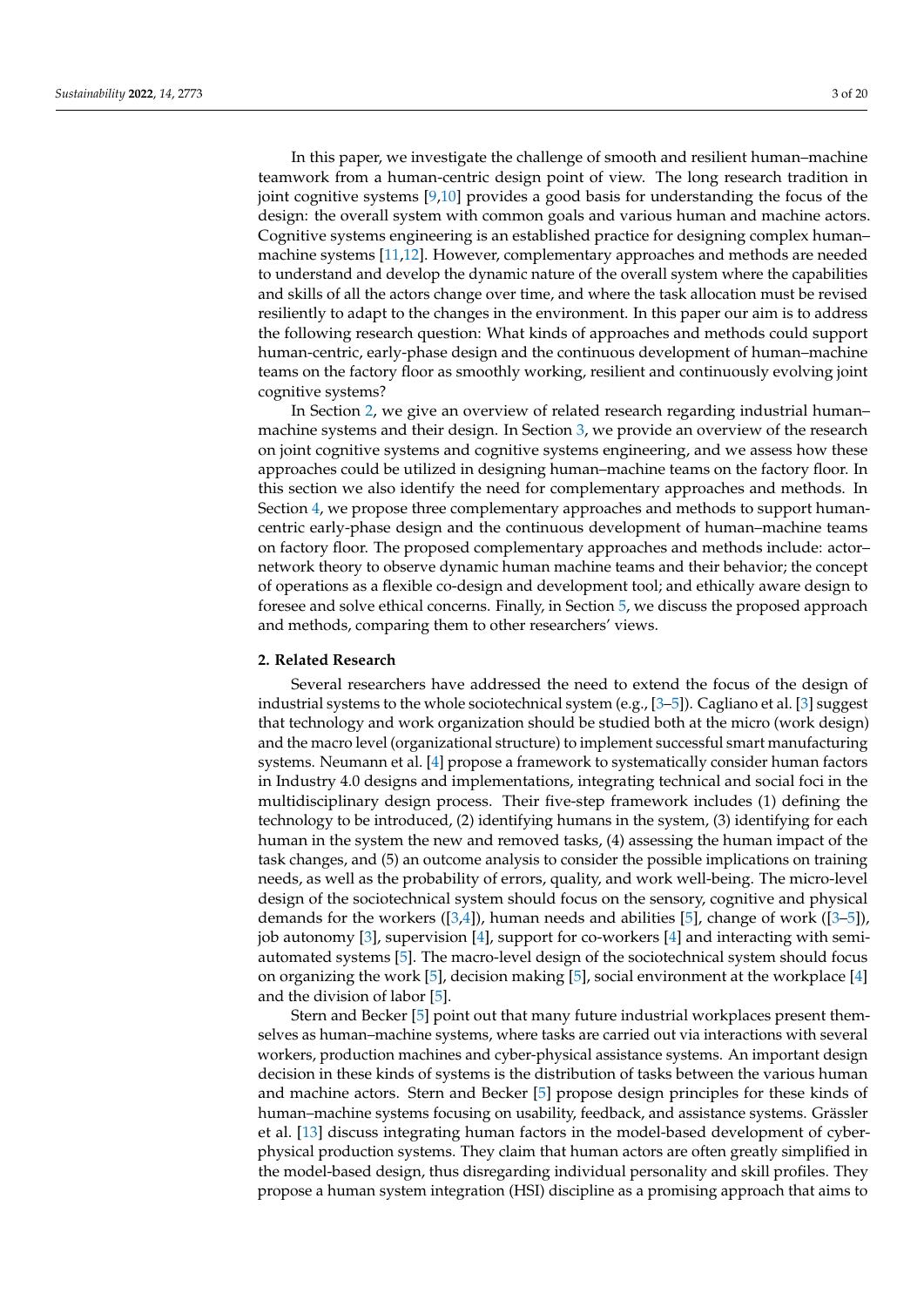design the interaction between humans and technology in such a way that the needs and abilities of humans are appropriately implemented in the system design. In their approach, HSI concepts allow for the integration of individual capabilities of the workers as a fundamental part of a cyber-physical production system to enable the successful development of production systems [\[13\]](#page-19-7).

Pacaux-Lemoine et al. [\[14\]](#page-19-8) claim that the techno-centered design of intelligent manufacturing systems tends to demand extreme skills from the human operators as they are expected to handle any unexpected situations efficiently. Sgarbossa et al. [\[15\]](#page-19-9) describe how the perceptual, cognitive, emotional and motoric demands on the user are determined in the design. If these demands are higher that the capacity of an individual, most probably there will be negative impacts both on system performance and worker well-being. Designers should understand employee diversity and the human factors related to new technologies [\[15\]](#page-19-9). Pacaux-Lemoine et al. [\[14\]](#page-19-8) propose that human–machine collaboration should be based on a shared situational view at a plan level, a plan application level (triggering tasks) and at the level of directly controlling the process.

Kadir and Broberg [\[16\]](#page-19-10) recommend following a systematic approach for (re)designing work systems with new digital solutions as well as involving all affected workers early in the design of new solutions. They also emphasize follow-up and standardizing the new ways of working after the implementation of new digital solutions.

In current research, human teamwork with collaborative robots and with autonomous agents has been studied separately. O'Neill et al. [\[17\]](#page-19-11) argue that collaboration with agents and with robots is fundamentally different due to the embodiment of the robots. For example, the physical presence and design of a robot can impact the interactions with humans, the extent to which the robot engages and interests the human, and trust development.

Most human–robot interaction research focuses on a single human interacting with a single robot [\[18\]](#page-19-12). As robotics technology has advanced, robots have increasingly become capable of working together with humans to accomplish joint work, and thus raising design challenges related to interdependencies and teamwork [\[19\]](#page-19-13). The influence of robots on work in teams has been studied, focusing on task-specific aspects such as situational awareness, common ground, and task coordination [\[20\]](#page-19-14). Robots also affect the group's social functioning: robots evoke emotions, can redirect attention, shift communication patterns and can require changes to organizational routines [\[20\]](#page-19-14). Communication, coordination, and collaboration can be seen as cornerstones for human–robot teamwork [\[19\]](#page-19-13). Humans may face difficulty in creating mental models of robots and managing their expectations for the behavior and performance of robots, while robots struggle to recognize human intent [\[19\]](#page-19-13).

Van Diggelen et al. [\[21\]](#page-19-15) suggest design patterns to support the development of effective and resilient human–machine teamwork. They claim that traditional design methodologies do not sufficiently address the autonomous capabilities of agents, and thus often result in applications where the human becomes a supervisor rather than a teammate. The four types of design patterns suggested by van Diggelen et al. [\[21\]](#page-19-15) support the description of dynamic team behavior in a team where human and machine actors each have a particular role, and the team together has a goal, which may change over time.

O'Neill et al. [\[17\]](#page-19-11) present a literature review on empirical research related to humanautonomy teams (HAT) (teams of autonomous agents and humans, excluding human–robot teams). They state that the 40-year-long research tradition of human–automation interaction provides a vital foundation of knowledge for HAT research. What is different is that HAT involves autonomous agents, i.e., computer-based entities that are recognized to occupy a distinct role in the team and that have at least a partial level of autonomy [\[17\]](#page-19-11). Empirical HAT research is still in its infancy. From the 76 empirical papers that O'Neill et al. [\[17\]](#page-19-11) found, 45 dealt with a single human working with a single autonomous agent, and only one paper studied a team with multiple humans and multiple agents.

The impacts of Industry 4.0 on the factory floor work have been studied under the theme "Operator 4.0", first introduced by Romero et al. [\[22\]](#page-19-16). Operator 4.0 describes human–automation symbiosis (or 'human cyber-physical systems') as characterized by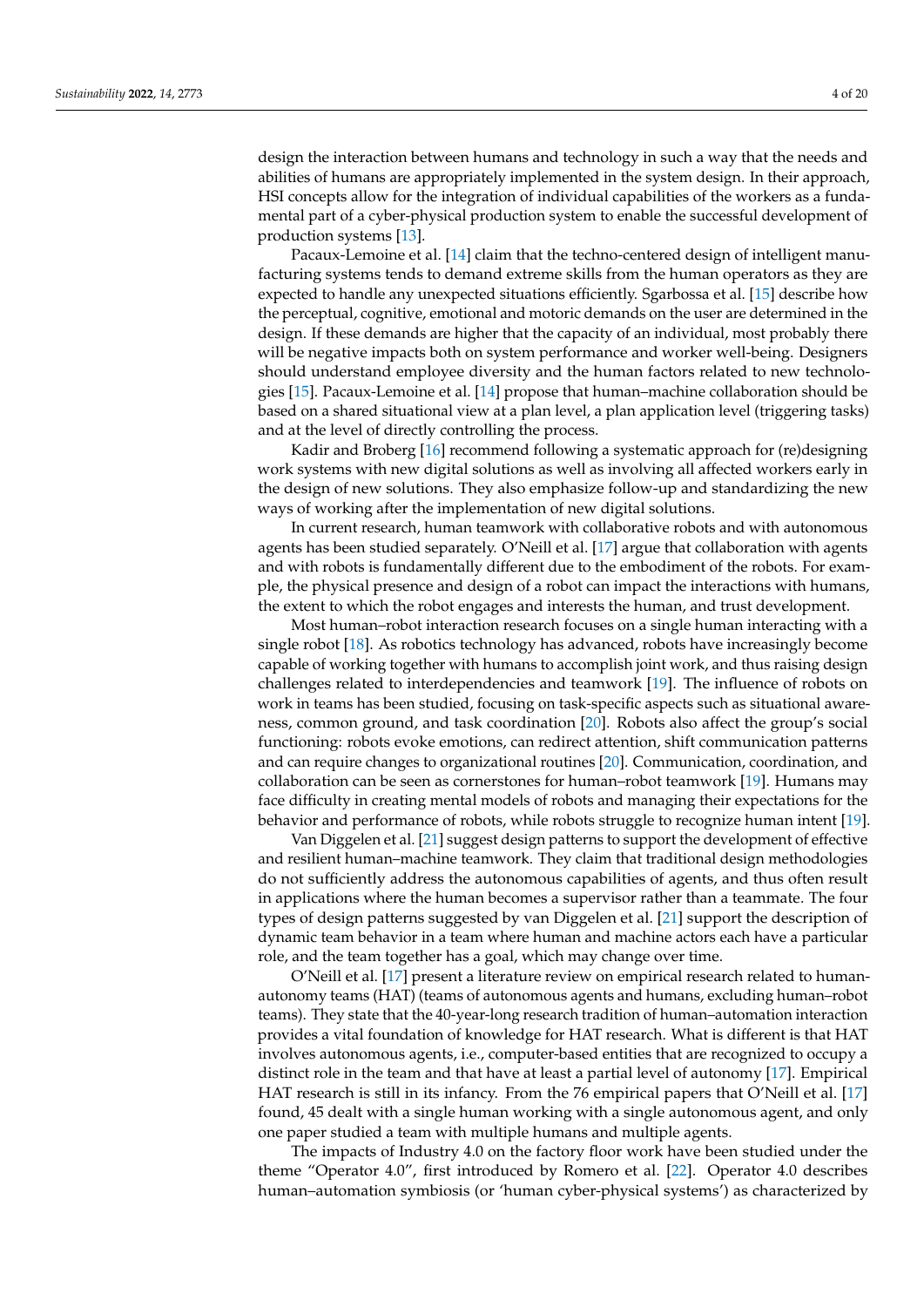the cooperation of machines with humans in work systems, designed not to replace the skills and abilities of humans, but rather to co-exist with and assist humans in being more efficient and effective. Operator 4.0 studies introduce different operator types, based on utilizing different Industry 4.0 technologies. These operator types include, for example, a smarter operator with an intelligent personal assistant and a collaborative operator working with a collaborative robot [\[23\]](#page-19-17). The Operator 4.0 typology supports these changes in industrial work, but the focus is mainly on the viewpoint of individual operators rather than teamwork. Kaasinen et al. [\[6\]](#page-19-0) further extended the Operator 4.0 typology by introducing a vision of future industrial work with personalized job roles, smooth teamwork in human–machine teams, and support for well-being at work.

Romero and Stahre [\[24\]](#page-19-18) suggest that engineering smart resilient Industry 5.0 manufacturing systems implies adaptive automation and adjustable autonomous human and machine agents. Both human and machine capabilities are needed to avoid disruption, withstand disruption, adapt to unexpected changes and recover from unprecedented situations. The predictive capabilities of both humans and machines are needed to alert each other of potential disruptions. Adjustable autonomy supports modifying task allocation and shifting control to manage disruptions. With unexpected changes, human operators provide the highest contribution to resilience due to their agility, flexibility, and ingenuity. When recovering from unprecedented situations, human–machine mutual learning supports gradually improving self-healing properties.

Future manufacturing systems will be complex cyber-physical systems, where human actors and smart technologies operate collaboratively towards common goals. Human actors and technology may be physically separated, but not in their operation, where from a functional viewpoint, they are coupled in a higher-order organization, where they share knowledge about each other and their roles in the system. Human operators are generally acknowledged to use a model of the system (machine) with which they work. Similarly, the machine has an image of the operator. The designer of a human–machine system must recognize this and strive to obtain a match between the machine's image and the user characteristics on a cognitive level, rather than just on the level of physical functions. Different research and design approaches have been proposed to manage the challenge of designing these kinds of complex socio-technical systems.

In the design of socio-technical systems, technical, contextual, and human factors viewpoints should be considered. The socio-technical systems are dynamic and resilient, and the design should support designing adaptive systems with adaptive actors. These needs are becoming increasingly important as the systems include AI elements that facilitate continuous learning. The established design tradition of joint cognitive systems [\[9,](#page-19-3)[10\]](#page-19-4) is focused on designing complex human–machine systems, and thus provides a good basis for designing factory floor human–machine teams for Industry 5.0. In the following section, we describe the joint cognitive systems approach and related research. We also analyze how the joint cognitive systems approach could be complemented to support human centricity in the early-phase design and continuous development of dynamic and resilient human–machine systems for Industry 5.0.

#### <span id="page-5-0"></span>**3. Designing and Studying Joint Cognitive Systems**

Hollnagel and Woods [\[9\]](#page-19-3) argue that the disintegrated conception of the human– machine relationship has led to postulating an "interface" that connects the two separate elements. They point out that adopting an integrated approach would "change the emphasis from the interaction between humans and machines to human–technology co-agency" (p. 19). Understanding human–machine co-agency as a functional unity, led them to introduce a new design concept called a joint cognitive system (JCS). According to them, a "JCS is not defined by what it is but what it does"  $(p. 22)$ . Consequently, the emphasis is on considering the functions of the JCS rather than of its parts. These authors see that the shift in perspective denotes a change in the research paradigm regarding human–technology interactions. This change in the research paradigm is widely adopted in the field of cognitive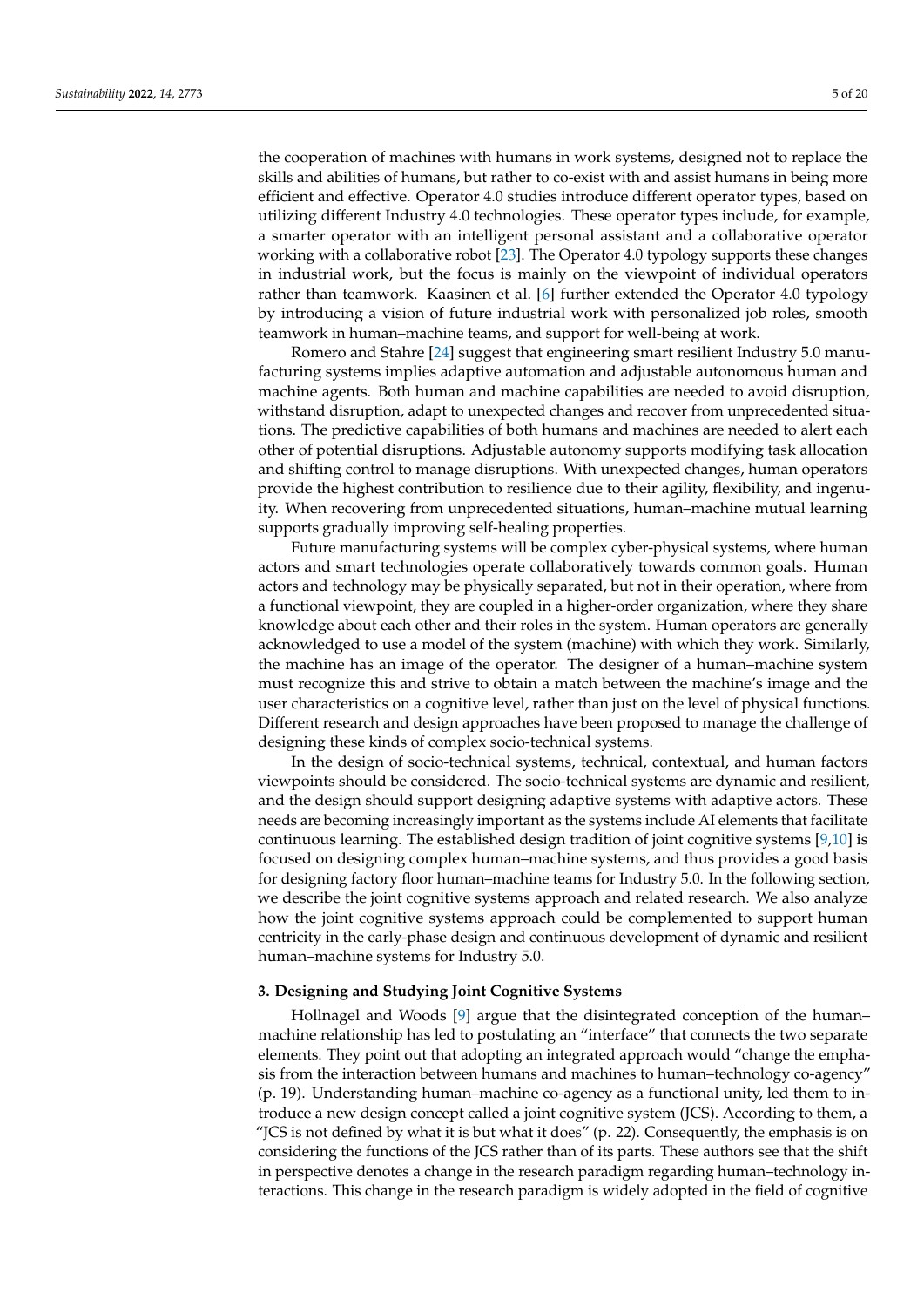system engineering (CSE), which JCS can also be viewed as being part of. They represent an alternative stream of research on human factors and the design of human-technology interaction ([\[11](#page-19-5)[,12\]](#page-19-6)), which earlier, to a large extent, was based on information-processing theories. That is to say, the human actor is seen as a creative factor, and in design the aim is to maximize the benefits of involving the human operators in the system operation by supporting collaboration and coordination between the system elements. Hollnagel and Woods [\[9\]](#page-19-3) characterize JCSs according to three principles: (a) goal orientation, (b) control to minimize entropy (i.e., disorder in the system), and (c) co-agency in the service of objectives.

A cognitive system can be seen as an adaptive system, which functions in a futureoriented manner and uses knowledge about itself and the environment in the planning and modification of the system's actions [\[25\]](#page-19-19). Thus, the ability to maintain control of a situation, despite disrupting influences from the process itself or from the environment, is central. This requires considering the dynamics of the situation (i.e., creating an appropriate situational understanding) and accepting the fact that capabilities and needs depend on the situation and may vary over time [\[26\]](#page-19-20). Thus, according to Woods and Hollnagel [\[10\]](#page-19-4) the focus of the analysis should be on the functioning of the human–technology–work system as a whole. They are especially interested in understanding how mutual adaptation takes place in a JCS and have recognized three types of adaptive mechanisms that they also labelled as patterns, that is, patterns of coordinated activity, patterns of resilience and patterns in affordance.

From the point of view of design, these patterns can be seen as empirical generalizations abstracted from the specific case study and situation and they are used to describe the functioning of the joint system. Thus, in design, the analysis of the dynamics and generic patterns of the JCS is proposed to be of central importance. For example, in his analysis of the role of automation in JCS, Hollnagel [\[27\]](#page-19-21) emphasizes the importance of ensuring redundancy among functions assigned to the various parts of the system. He recognizes four distinct conditions related to various degrees of responsibility of automation in monitoring and control functions that all have their advantages and disadvantages. The opposite ends of the spectrum are conventional manual control and full automation take-over. The two other conditions in between are operation by delegation (human monitoring, automation controlling) and automation amplified attention (automation monitoring, with human control). When considering these four different conditions, it is easy to understand that none alone can be superior to the others in all operative situations. Instead, Hollnagel emphasizes that a balanced approach is necessary for considering the consequences of the defined automation strategy. According to him, the choice of an automation strategy is always a compromise between the efficiency and flexibility of the JCS since an increase in automation can positively affect efficiency but can also cause a certain inflexibility in the system and vice versa. Therefore, he concludes that "human centeredness is a reminder of the need to consider how a joint system can remain in control, rather than a goal. Each case requires its own considerations of which type of automation is the most appropriate, and how control can be enhanced and facilitated via a proper design of the automation involved" [\[27\]](#page-19-21) (p. 11).

Norros and Salo [\[28\]](#page-19-22) build partly on the ideas of the JCS (e.g., the notion of a pattern to describe joint system functioning) when developing their approach called the joint intelligent systems approach (JIS). The JIS approach acknowledges that technology is becoming ubiquitous and part of a new type of "intelligent environment", where the focus is no longer on interaction with an individual technological tool/solution. Thus, in JIS, the unit of analysis is extended to describe the structure of the joint system—a human, technology and environment system that is, by its very nature, coevolving. One influential researcher and author, Timo Järvilehto, has made particular contributions to how the relationship between humans and the environment is understood in JIS, that is to say, from a functional point of view, humans and their environment form a functional unity [\[29\]](#page-19-23). Here, the environment refers to the part of world that may potentially be useful for a particular organism. This understanding is also close to how, for example,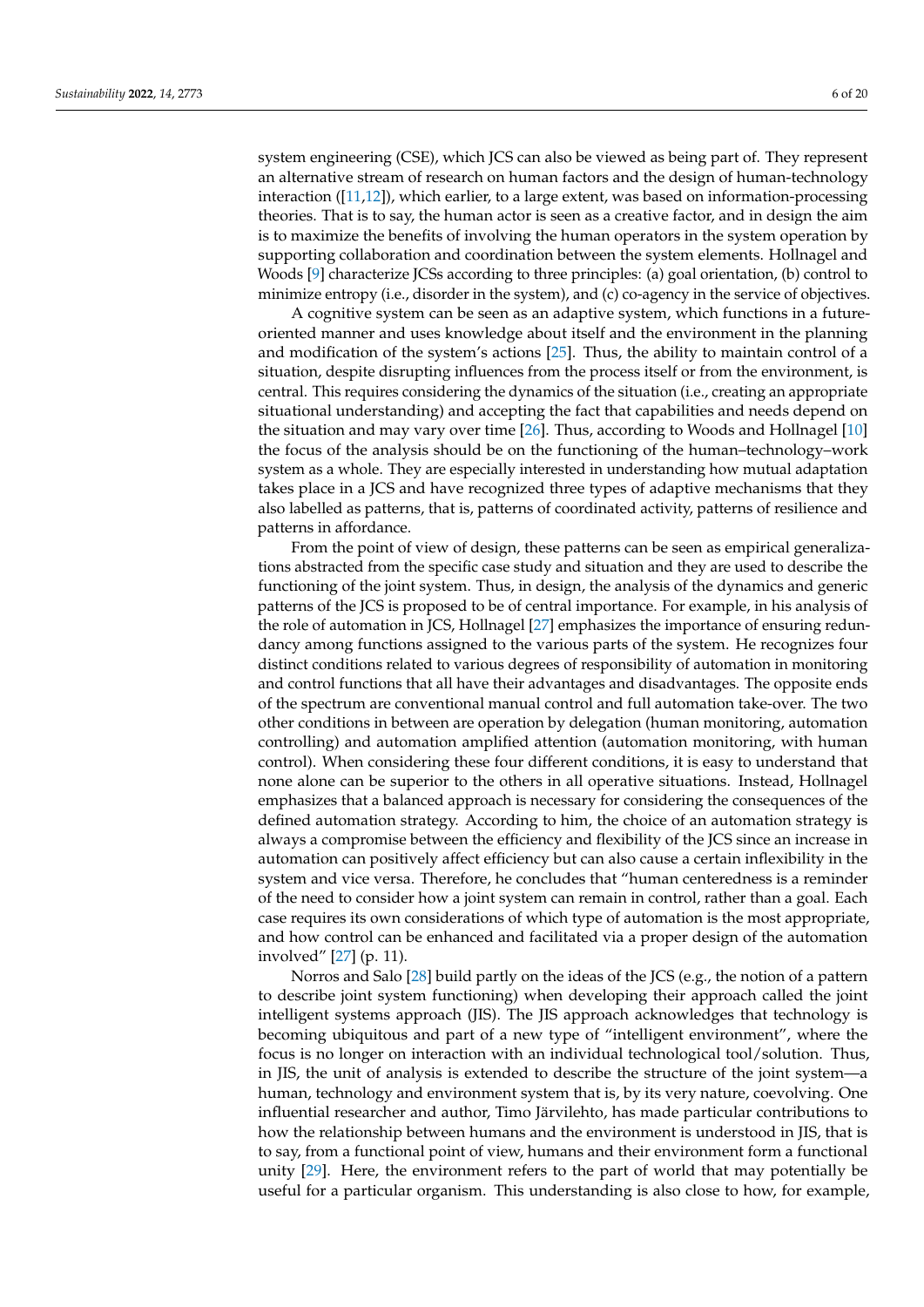Gibson [\[30\]](#page-19-24) defines human activity in an environment through affordances. Thus, a central idea is that the system is organized by its purpose and shaped by the constraints and possibilities of the environment, which must be considered when maintaining adaptive behavior. Moreover, in the JIS approach, "intelligence" is not an attribute of technology or the human element as such but, instead, it refers to the appropriate functioning and adaptation of a system. The whole adaptive system, or "intelligent environment," becomes the object of design [\[28\]](#page-19-22). Therefore, it follows that a JIS approach advocates methodologies that aid the understanding of how the system behaves, that is, the patterns of behavior or way of working that express an internal regularity in the behavior of the system. For instance, a semiotically grounded method for an empirical analysis of people's usages of their tools and technology [\[31\]](#page-19-25) is suggested.

The joint cognitive systems approach has been proposed for the modeling of smart manufacturing systems by Jones et al. [\[32\]](#page-19-26) and Chacon et al. [\[33\]](#page-19-27). Jones et al. [\[32\]](#page-19-26) present smart manufacturing systems as collaborative agent systems that can include software and hardware, as well as machine, human, and organizational agents, among many others, in the service of jointly held goals. They propose modeling these agents as joint cognitive systems. They point out that cyber technologies have dramatically increased the cognitive capabilities of machines, changing machines from being reactive to self-aware. This allows humans and machines to work more collaboratively, as joint partners to execute cognitive functions. Humans and machines execute tasks as an integrated team, working on the same tasks and in the same temporal and physical spaces. This integrated view changes the emphasis from the interaction between humans and machines to human–machine co-agency. The behavior of these agents can be highly unpredictable due to the diverse technologies they use and behaviors they display. Jones et al. [\[32\]](#page-19-26) propose that, since smart manufacturing systems represent joint cognitive systems, these systems should be engineered and managed according to the principles of cognitive systems engineering (CSE).

Chacon et al. [\[33\]](#page-19-27) point out that the Industry 4.0 paradigm shift from doing to thinking has allowed for the emergence of cognition as a new perspective for intelligent systems. They see joint cognitive systems in manufacturing as the synergistic combination of different technologies such as artificial intelligence (AI), the Internet of Things (IoT) and multiagent systems (MAS), which allow the operator and process to provide the necessary conditions to complete their work effectively and efficiently. Cognition emerges as goaloriented interactions of people and artefacts to produce work in a specific context. In this situation, complexity emerges because neither goals, resources or constraints remain constant, creating dynamic couplings between artefacts, operators, and organizations. Chacon et al. [\[33\]](#page-19-27) also refer to a CSE approach in analyzing how people manage complexity, understanding how artefacts are used and understanding how people and artefacts work together to create and organize joint cognitive systems, which constitute the basic unit of analysis in CSE.

The main challenges in the design of joint cognitive systems are recognized to be human–machine interactions and the allocation of functions between humans and autonomous systems. Therefore, methodologies have been developed to empirically approach and analyze the functioning of complex systems, including methods such as cognitive work analysis [\[12\]](#page-19-6) and applied cognitive task analysis [\[34\]](#page-19-28). Regarding the allocation of functions in the design of joint cognitive systems, a key challenge is that the optimal allocation of functions depends on the operating conditions. In dynamic function allocation, several levels of autonomy are provided, and a decision procedure is applied to switch between these levels. Dynamic function scheduling is a special case of dynamic function allocation in which the re-allocation of a particular function is performed along the agents' timeline (e.g., [\[35\]](#page-20-0)). Functional situation modelling (FSM), combining both chronological and functional views, is suitable for making considerations regarding dynamic function allocation ([\[36](#page-20-1)[,37\]](#page-20-2)). Functional situation modelling is based on Jen Rasmussen's abstraction hierarchy concept [\[38\]](#page-20-3) and Kim Vicente's cognitive work analysis methodology [\[12\]](#page-19-6). The chronological and functional views determine a two-dimensional space in which important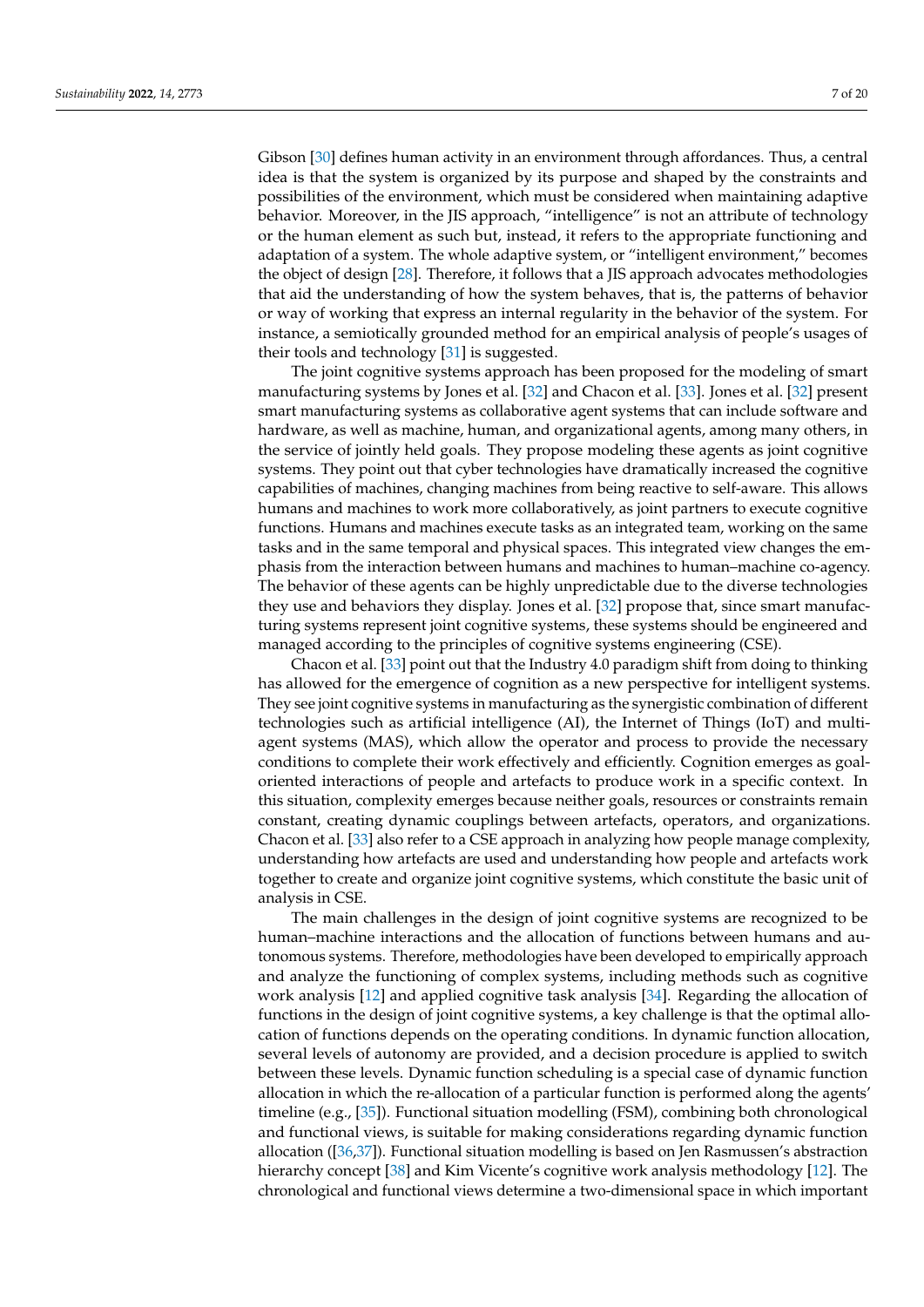human–machine actions and operational conditions are mapped. Actions are described under the functions that they are related to. The main function of the domain gives each action a contextual meaning. In the chronological view, the scenario is divided into several phases based on the goal of the activities; in the functional view, the critical functions that are endangered in a specific situation are illustrated [\[36\]](#page-20-1).

Regarding interaction design, the main challenge is how to promote the mutual interpretation of the functional state of the joint system and the capability of adaptive actions to augment system resilience. On the one hand, this means assuring that the relevant human intentions, activities, and responsibilities are properly communicated to and understood by machines, and on the other hand, that the means by which humans interact with the machines meet their goals and needs. In particular, to ensure the smart integration of humans into the system, the focus should be on understanding how to improve the representation of system behavior and operative limits, in order to achieve its operative goals. One useful approach is to apply the ecological interface design (EID) approach, which is based on functional modelling [\[12\]](#page-19-6) and the principles of James Gibson's ecological psychology [\[30\]](#page-19-24). EID offers a number of visual patterns for representing system states and opportunities for control; thus, it promotes the perception of functional states of the joint cognitive system in relation to the overall objectives of the activity.

Our research question is: What kinds of approaches and methods could support human-centric, early-phase design and the continuous development of human–machine teams on the factory floor as smoothly working, resilient and continuously evolving joint cognitive systems? The JCS approach and CSE design approach provide good bases for the design. However, to support the early-phase co-design of joint cognitive systems with relevant stakeholders, methods are needed for the planned allocation of functions, responsibilities, collaboration, and interaction to be described and shared with all stakeholders so that they can comment and contribute the design. Furthermore, as the human–machine system is continuously evolving, and due to the planned allocation of functions, responsibilities, collaboration and interaction change, there is a need for approaches with which the current status of the joint cognitive system and its actors can be studied. The increasing autonomy of machines raises many ethical concerns, and such concerns should be studied in the early design phases.

Human factors engineering (HFE) is a scientific approach to the application of knowledge regarding human factors and ergonomics to the design of complex technical systems. It can be considered as one engineering framework among several others under the CSE discipline [\[39\]](#page-20-4). It can be divided into tasks and activities in terms of which stages of the design process they are related to. Typically, HFE activities are classified into four groups: analysis, design, assessment, and implementation/operation. One of the first tasks in the analysis stage is to develop a Concept of Operations (ConOps) for the new system. The ConOps method was introduced by Fairley and Thayer in 1990s [\[40\]](#page-20-5) as a bridge from operational requirements to technical specifications. The key task in the development of a ConOps is the allocation of functions and stakeholder requirements to the different elements of the proposed system. For example, it can be used to describe and organize the interaction between human operators and a swarm of autonomous or semi-autonomous robots. Typically, ConOps is considered to be a transitional design artefact, that plays a role in the requirements specification during the early stages of the design and involves various stakeholders. Thus, ConOps could support the early phase co-design of joint cognitive systems.

Actor–network theory (ANT) was developed in the early 1980s by the French scholars of science and technology studies (STS) Michel Callon and Bruno Latour, as well as British sociologist John Law [\[41\]](#page-20-6). ANT is a theory but also a methodology, which is typically used to describe the relations between humans and non-humans and ideas of technology. The theory argues that technology and the social environment interact with each other, forming complex networks. These sociotechnical networks [\[42\]](#page-20-7) consist of multiple relationships between the social, the technological or material, and the semiotic. Digitalization has made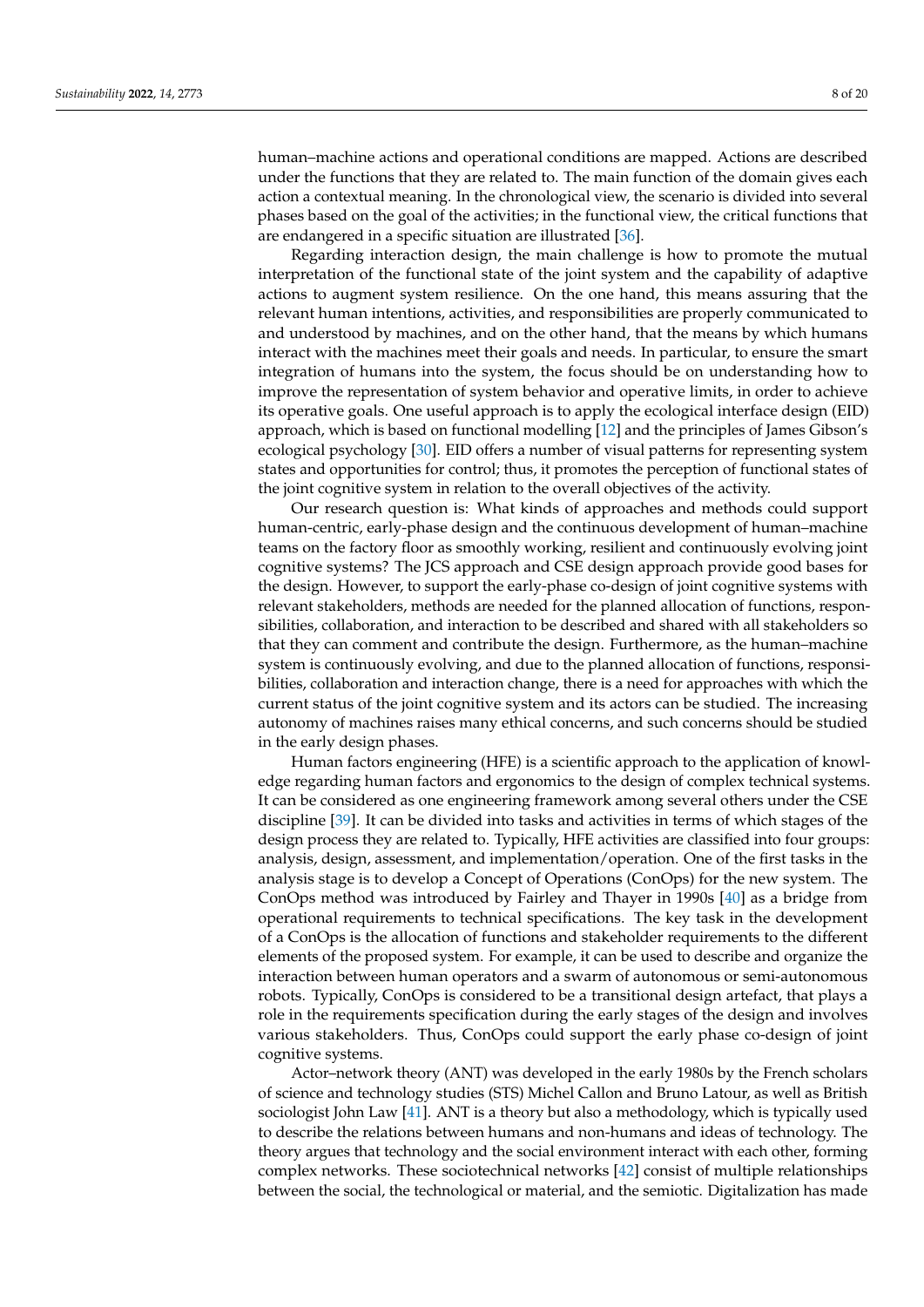networks more complex and varied. In networks, the use of digital devices as actors can be just as important as human actors. They may be even more important, with smart machine actors that are not simply instruments for human interaction. To understand these unorthodox networks of human and non-human actors, more specific analysis tools are required. One option is to perceive them as actor–networks and name the actors as 'actants' when executing actor–network analyses. Thus, ANT could support the analysis of a continuously evolving human–machine system and the relations within it.

When designing a smooth human–machine teamwork, striving for ethically sound solutions is an important design goal. While the importance of ethics is widely acknowledged in design, whether it concerns human–machine teamwork or other fields of applying new technologies, embedding ethics in the practical work of designers may be challenging. Several approaches have been proposed to support considering ethics in the design process, and most of them highlight the need for already considering ethics in the early phases of design. Proactive ethical thinking to address ethical issues is particularly highlighted in the Ethics by Design approach [\[43\]](#page-20-8) that aims to create a positive ethically aware mindset for the project group to actively work towards designing ethically sound solutions.

In the next section, we focus more on these three complementary approaches to support human-centric early phase design and the continuous development of human– machine teams on the factory floor. We will describe the approaches and the related methods, and we will analyze their opportunities and risks.

### <span id="page-9-0"></span>**4. Approaches and Methods for Human-Centric Early-Phase Design and Continuous Development of Dynamic and Resilient Industry 5.0 Human–Machine Teams**

Visions of the future present a factory floor where humans, collaborative robots, and autonomous agents form dynamic teams capable of reacting to changing needs in the production environment. The human actors have personally defined roles based on their current skills, but they can continuously develop their skills, and thus can also change their role in the team. Similarly, autonomous agents and collaborative robots are able to learn based on their artificial intelligence capabilities. All the actors are in continuous interaction by communicating, collaborating, and coordinating their responsibilities. How can this kind of a dynamic entity be designed? Clearly, after it has been initially designed and implemented, it starts developing on its own as both human actors and smart machine actors learn new skills and gain new capabilities. Based on the literature analysis and our own experiences, we propose that a joint cognitive systems approach can be complemented with three promising approaches and methods:

- 1. Actor–network theory is focused on describing sociotechnical network and interaction via empirical, evidence-based analyses. It is promising as it treats human and nonhuman actors equally. Actor–network theory can help understand how a dynamic human–machine team works and how it evolves over time. This can support design and development activities.
- 2. Concept of operations is a promising method and design tool that provides means to describe different actors and interdependencies between them. Compared to earlier methods based on modelling, it better supports both the dynamic nature of the overall system and co-design and development activities with relevant stakeholders.
- 3. Human–machine teams raise ethical concerns related to aspects such as task allocation, machine-based decision making, and human roles. The gradually evolving joint system may introduce new ethical issues that were not identified in the initial design. Thus, an ethical viewpoint should be an integral part of not only the initial design but also the continuous development of human–machine teams.

Figure [2](#page-10-0) illustrates how the proposed three approaches incorporate different viewpoints for analyzing and designing Industry 5.0 human–machine teams as joint cognitive systems. In this section, we discuss actor–network theory, the concept of operations and ethically aware design in separate sub sections, analyzing what kinds of concrete support these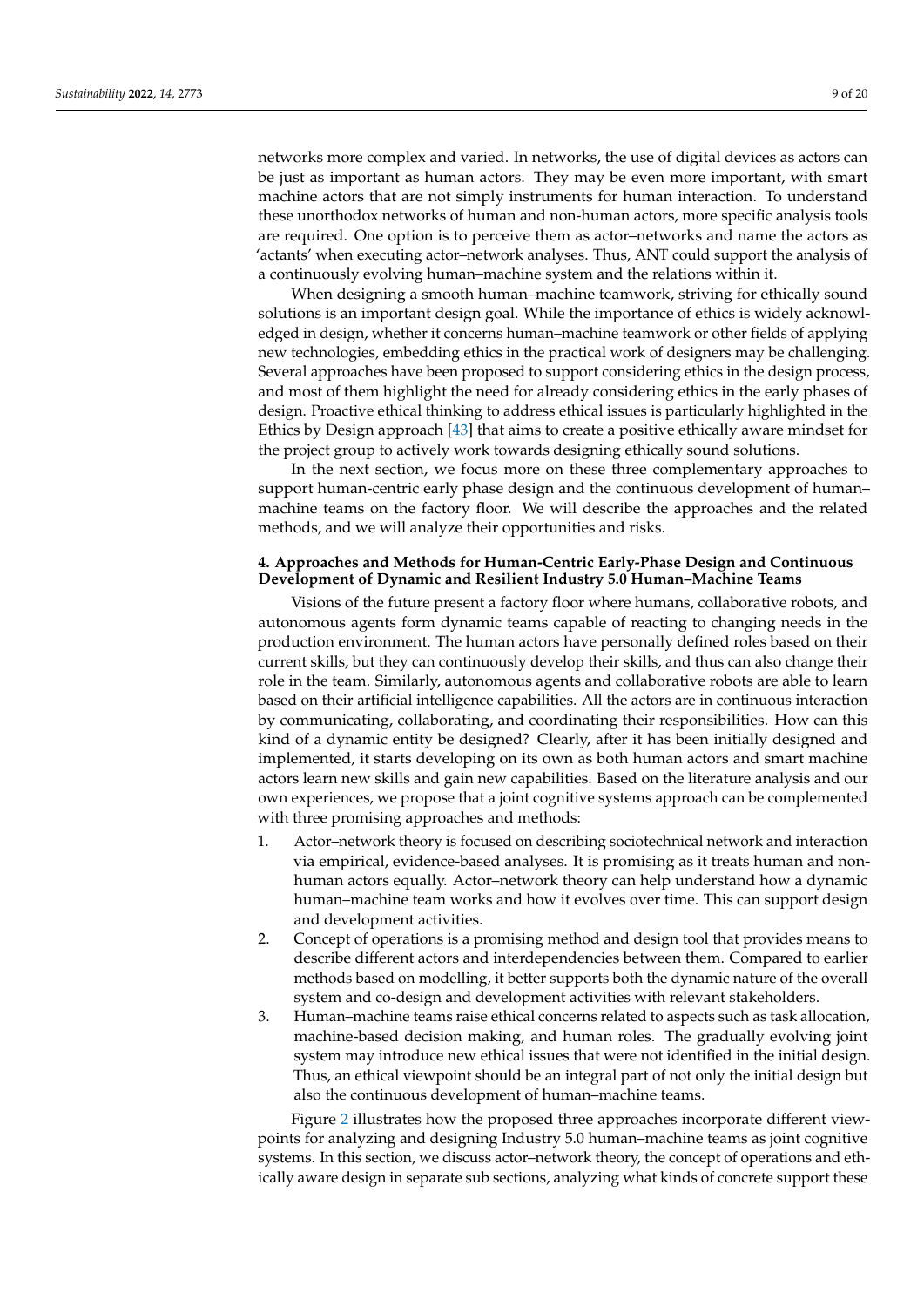<span id="page-10-0"></span>

approaches and methods could bring to the design and development of human–machine teams. We also identify potential challenges and risks. machine teams. We also identify potential challenges and risks. ethically aware design in separate sub sections, analyzing what kinds of concrete support the proaches and methods could bring to the design and development of human–machine

Human-machine team - Joint Cognitive System

**Figure 2.** The proposed approaches and methods each bring a different viewpoint to the analysis **Figure 2.** The proposed approaches and methods each bring a different viewpoint to the analysis and design of human–machine teams.

# *4.1. Actor–Network Theory (ANT) 4.1. Actor–Network Theory (ANT)*

Technology and the social environment interact with each other, forming complex works between humans and non-humans. These networks consist of multiple relationships networks between humans and non-humans. These networks consist of multiple relationshipper<br>between the social, technological, and semiotic [\[41](#page-20-6)[,42\]](#page-20-7). At best, actor–network analyships between the social, technological, technological, technological, and semi-network and semi-network analysis  $\frac{1}{4}$ ,  $\frac{1}{4}$ ,  $\frac{1}{4}$ ,  $\frac{1}{4}$ ,  $\frac{1}{4}$ ,  $\frac{1}{4}$ ,  $\frac{1}{4}$ ,  $\frac{1}{4}$ ,  $\frac{1}{4}$ ,  $\frac{1}{4}$ ses will clarify the roles and positions of actors, their relations, sociotechnical networks,<br>and processes Technology and the social environment interact with each other, forming complex netand processes.

1<br>Industry 5.0 will create new networks, relations, and alliances, which include humans and non-humans. On the factory floor, non-humans are typically artefacts: machines, devices, and their human-created components. At many workplaces, networks are digitalized, workers need to act and interact with different actors: other humans, various machines, and new technologies. Three types of interaction in digitalized networks can be found: social interaction between humans, human–machine interactions, and interaction between machines. **Social interaction between human-machine interactions**, and interactions, and interactions, and interactions, and interactions, and interactions, and interactions, and interactions, and interactions, and

Interaction between humans is social [\[44\]](#page-20-9), and the oldest example of this is face-toface interaction (F2F). In the analyses of social networks, attention is focused on human or organizational actors and their nodes (or hubs) or on the relations between these actors. It requires cultural knowledge to understand social relationships. Successful social networking requires understanding, trust, and commitment between human actors.

In other types of digitalized networks, at least one actor is non-human, and the interaction is characterized as a human–machine interaction (HMI) or, when interacting with digital devices, human–computer interaction (HCI). There is also a type of purely non-human interaction between machines and computers, better known as the Internet of Things (IoT).

In empirical analyses, actor–networks are usually approached ethnographically, as Bruno Latour and Steve Wooglar demonstrated in their classic research Laboratory Life: The Construction of Scientific Facts [\[45\]](#page-20-10); they showed the complexity of laboratory work. Latour and Wooglar wrote 'a thick description' with detailed descriptions and interpretations of the human and non-human activities they observed in the laboratory. As a result of their ethnographic field work, these descriptions were multi-dimensional, material, social, and semiotic.

ANT stresses the capacity of technology to be 'an actor' (sociology) or 'an actant' (semiotic) in and of itself, which influences and shapes interactions in material–semiotic networks. Here, the strict division of human and non-human (nature and culture) becomes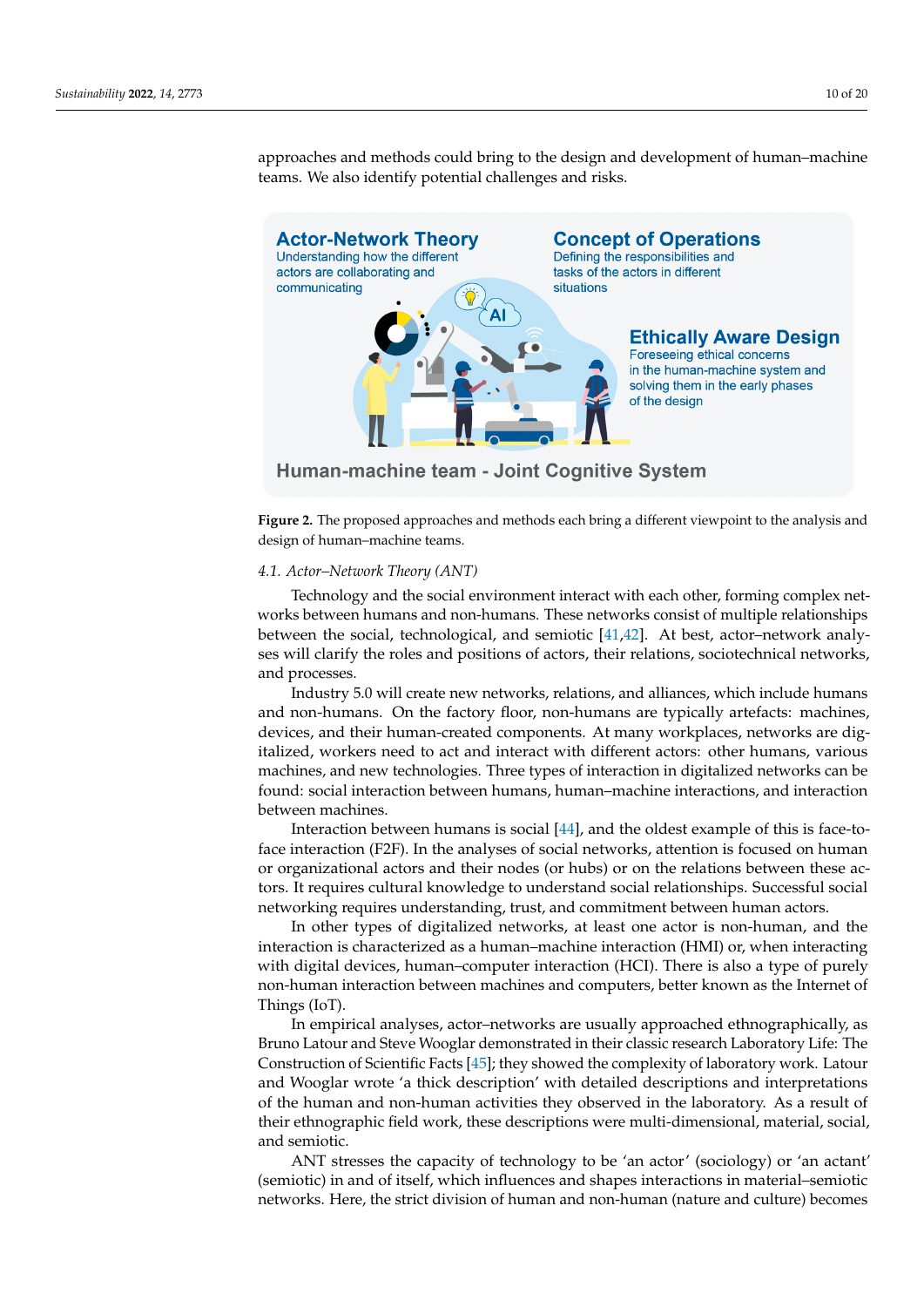useless and all actors are treated with the same vocabulary. In an actor–network, actions can be blurred and mixed. For this reason, it can be hard to analyze causal relations or even to say which results different actions will produce in the network processes.

On the factory floor, non-human actors can be simple tools such as axes or hammers, or more complex items such as mechanical or automated machines, robotic hands or intelligent robots, in addition to elements such as electricity, software, microchips, or AI. Many of these actors are material, which makes it possible to observe their action and interaction. AI and software may obtain their appearance from intelligent robots, chatbots, digital logistic systems or augmented reality.

There are already examples of complex actor–networks in healthcare, where social and care robots are interacting with patients and seniors, registering their attitudes and habits, and collecting sensitive individual data. Christoph Lutz and Aurelia Tamò [\[46\]](#page-20-11) analyzed privacy and healthcare robots with ANT. As a method, they argued that "ANT is a fruitful lens through which to study the interaction between humans and (social) robots because of its richness of useful concepts, its balanced perspective which evades both technology-determinism and social-determinism, and its openness towards new connected technology" [\[46\]](#page-20-11).

Another essential key concept of ANT is 'translation'. According to Callon [\[41\]](#page-20-6), translation has four stages: the problematization, interessement, enrollment and mobilization of network allies. John Shiga [\[47\]](#page-20-12) has utilized translation in his analyses of how to distinguish human and social relations from technical and material artifacts (MP3s, iPods, and iTunes). His study shows how the non-human agency of artifacts constitutes the social world in translations of "industry statements, news reports, and technical papers on iPods, data compression codecs, and copy protection techniques". Shiga [\[47\]](#page-20-12) argues that ANT "provides a useful framework for engaging with . . . foundational questions regarding the role of artifacts in contemporary life".

Even if robots or other AI-based actors can make decisions and enact them in the world, they are not sovereign actors (cf.  $[41,48]$  $[41,48]$ ) or legal subjects in society. All these artefacts are not only non-humans but concurrently created by humans. Their presence can be observed with the senses, or it can take a more implicit form. One can say that the most extreme version of a net of non-human actants is the Internet of Things (IoT), but that is not correct. Even in this case, the influence of humans can be seen in the ideas and execution of technology. IoT-based services that utilize sensor data, clouds and Big Data networks are examples of the most sophisticated technologies where non-humans and humans are both present.

Actor–network methodology and analyses, for example, will show how things happen, how interaction works, and which actors will support sociotechnical network interaction. In general, it is a descriptive framework that aims to illustrate relationships between actants. Still, ANT does not explain social activity nor the causality of action. It does not give answers to the question of why.

The power of ANT lies in asking how and understanding the nature of agency and multiple interactions in sociotechnical networks. By writing an ethnographical, rich description, it becomes possible to understand more precisely how the interaction process works. ANT makes the active, passive, or neutral roles intrinsically visible, which 'actants' have taken, mistaken, or obtained in the network during the process. Additionally, understanding observed disorders and problems between human and non-human agency will underline the need for better design. The results of actor–network analyses can be utilized in designing smooth human–machine teams.

In the ANT method the purpose of action and the intention of agency are written in rich descriptions. With careful ethnographic fieldwork, the observed relations in the network, agency of humans and artifacts, and position of actors/actants can be determined in the analyses. The challenge of ANT is that the evaluation of human–machine teams becomes difficult if the executed fieldwork is poor, descriptions incomplete, and analyses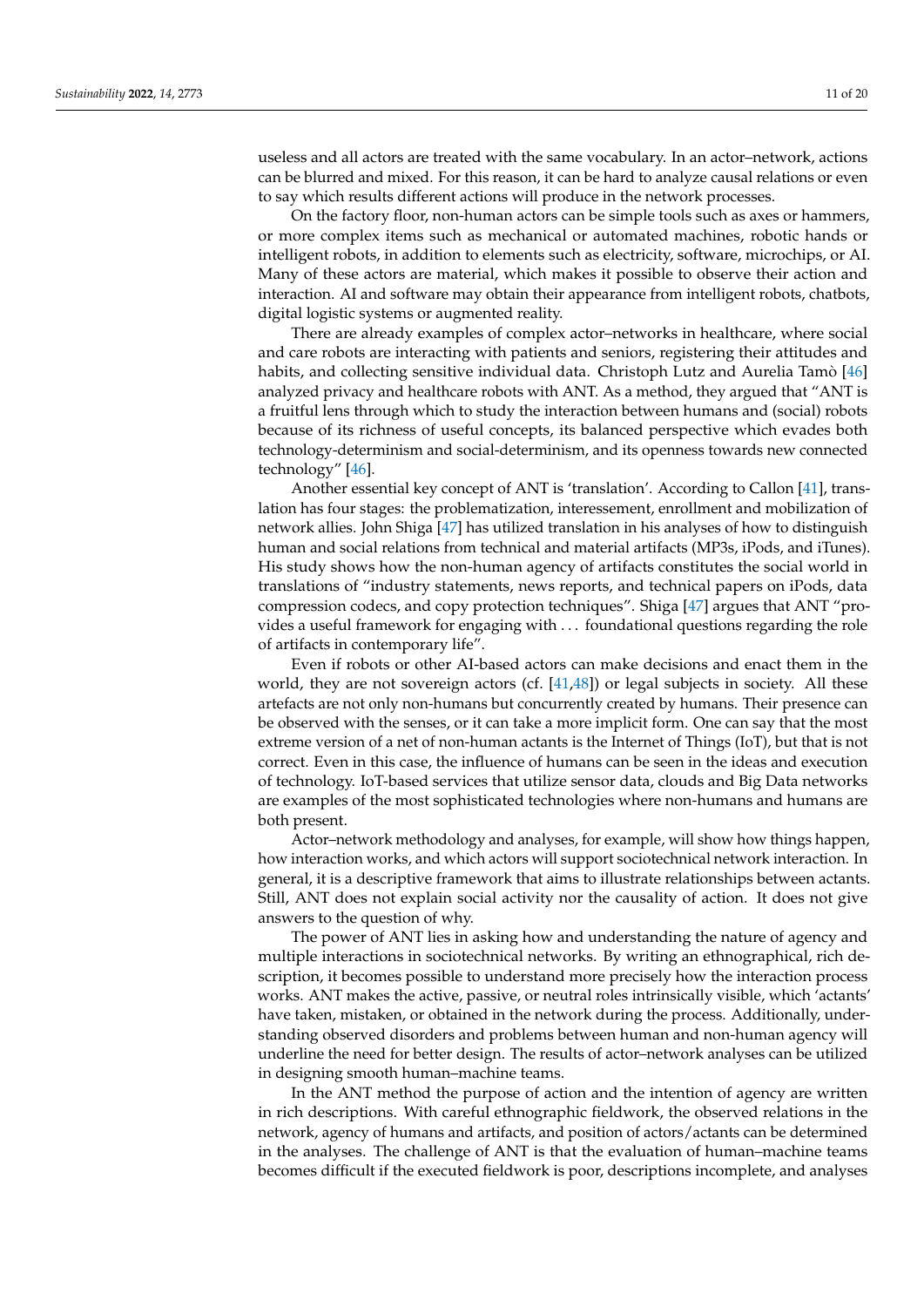too shallow or blurry. Then, there is a risk that the ANT approach will be unable to produce useful information for the early phases of design.

#### *4.2. Concept of Operations*

IEEE standard 1362 [\[45\]](#page-20-10) defines a ConOps document as a user-oriented document that describes a system's operational characteristics from the end user's viewpoint. It is used to communicate overall quantitative and qualitative system characteristics among the main stakeholders. ConOps documents have been developed in many domains, such as the military, health care, traffic control, space exploration, financial services, as well as different industries, such as nuclear power, pharmaceuticals, and medicine. At a surface glance, ConOps documents come in variety of forms reflecting the fact that they are developed for different purposes in different domains. Typically, ConOps documents are based on textual descriptions, but they may include informal graphics that aim to portray the key features of the proposed system, for example its objectives, operating processes, and main system elements [\[46\]](#page-20-11).

ConOps has the potential to be used at all stages of the development process, and a general ConOps is a kind of template that can be modified and updated regarding specific needs and use cases [\[47\]](#page-20-12). A ConOps document typically describes the main system elements, stakeholders, tasks, and explanations of how the system works [\[49\]](#page-20-14). A typical ConOps document contains, in a suitable level of detail, the following kinds of information  $([40,49])$  $([40,49])$  $([40,49])$  $([40,49])$ : the operational goals and constraints of the system, interfaces with external entities, main system elements and functions, operational environment and states, operating modes, allocation of responsibilities and tasks between humans and autonomous system elements, operating scenarios, and high-level user requirements. Väätänen et al. [\[50\]](#page-20-15) pointed out that the ConOps specification should consider three main actors: the autonomous system, human operators, and other stakeholders. Initial ConOps diagrams can be created based on these three main parts of the ConOps structure. During the ConOps diagram development process, each actor can be described in more detail and their relationships with each other can be illustrated. On the other hand, the initial or casespecific ConOps diagrams can be used in co-design activities when defining, e.g., operator roles and requirements. The concept of operations approach illustrates how an autonomous system should function and how it can be operated in different tasks. Operators supervise the progress of the tasks, and they can react to possible changes. Robots can be fully autonomous in planned tasks and conditions, but in some situations an operator's actions may be required.

Laarni et al. [\[51\]](#page-20-16) presented a classification of robot swarm management complexity. In their classification, the simplest operation mode is when one operator supervises a particular swarm. The most complicated situation was seen when human teams from different units co-operated with swarms from several classes. This scenario also considers that the human teams work together, and autonomous or semi-autonomous swarms engage in machine–machine interactions. The following numbered list indicates in more detail the six classes of robot swarm management complexity presented by Laarni et al. [\[51\]](#page-20-16):

- 1. An operator designates a task to one swarm belonging to one particular class and supervises it;
- 2. An operator designates a task to several swarms belonging to one particular class and supervises its progress;
- 3. An operator designates tasks to several swarms belonging to different classes and supervises their progress;
- 4. Several operators supervise several swarms belonging to different classes;
- 5. Human teams and swarms belonging to one particular class are designated;
- 6. Human teams and swarms belonging to several classes are designated.

A ConOps can be presented in different forms, and we have identified three types of ConOps that can be derived from the source: syntactic, interpretative, and practical.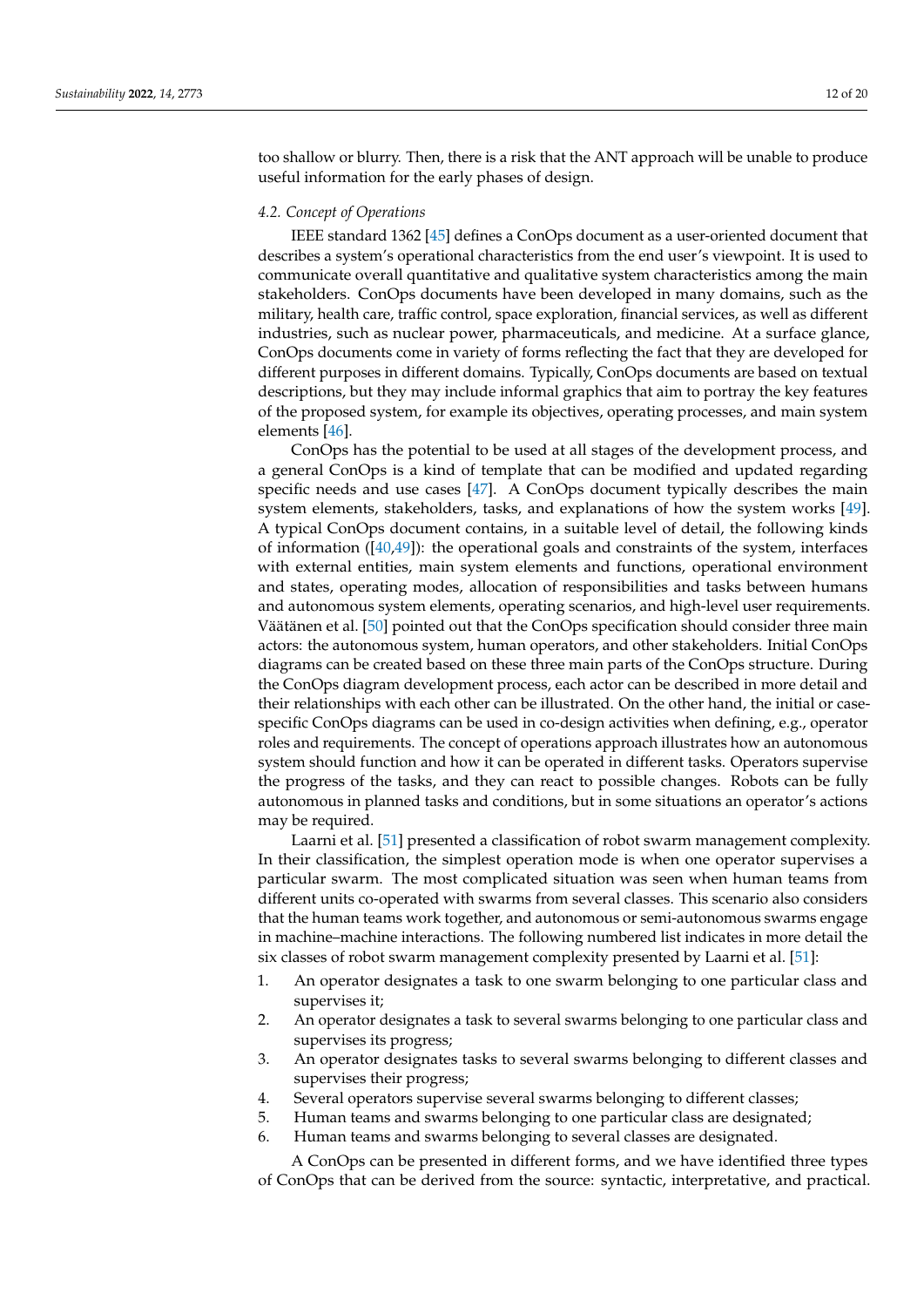We propose that since the uncertainties and novelties between actors become larger when moving from the syntactic to the practical level, "stronger" ConOps tools are required.

ConOps can be presented at different levels of detail so that, by zooming in and out of the ConOps hierarchy, different elements of the system come into focus. So, even though a ConOps is a high-level document by definition, this kind of high-level description can be outlined at different levels of system hierarchy.

Regarding collaborative robots and human–machine teams, these can be demonstrated at the level of factory infrastructure within a particular domain of manufacturing (i.e., system of systems level), at the level of a swarm of collaborative robots in a single factory (i.e., system level), and in the context of human-AI teams controlling a single robot (i.e., sub-system level).

Even though ConOps provides a good way to co-design human–machine systems with relevant stakeholders and to illustrate design decisions, the approach also has challenges and risks. Mostashari et al. [\[52\]](#page-20-17) noted that ConOps can be perceived as burdensome rather than beneficial due to the laborious documentation requirements. Therefore, it may be difficult to justify its value to the design team and other stakeholders. Moreover, the contents and quality of ConOps documents can vary greatly, especially because ConOps standards and guidelines are poorly adhered to.

Since the development of ConOps is often a lengthy and laborious process, it may be challenging to estimate the required resources. ConOps work should be designed and tailored to match the available resources and time in development or research projects. This may be challenging if the proposed concept should address a wide range of actors and relationships and dependencies between them in a comprehensive and reliable way.

#### *4.3. Ethically Aware Design*

The successful design of human–machine collaboration is not only a matter of effective operations, but also a matter of ethical design choices. We encourage considering ethical aspects already in the early design phases, as well as later, in an iterative manner when sociotechnical system and work practices evolve. For example, respecting workers' autonomy, privacy and dignity are important values to consider when allocating tasks between humans and machines and when designing how to maintain or increase the sense of meaningfulness at work, utilize the strengths of humans and machines and create work practices in which humans and machines complement each other.

To ensure that ethical aspects are considered in the design of smooth human–machine teamwork, several approaches can be applied. Ethical questions can be identified and addressed by identifying values of the target users and responding to them [\[53\]](#page-20-18), by assessing the ethical impacts of design [\[54\]](#page-20-19) or by creating and following ethical guidelines (see, e.g., [\[55\]](#page-20-20)). In each of these approaches, different methods can be utilized.

One of the first and most established approaches for ethically aware design is valuesensitive design [\[53\]](#page-20-18). This is a theoretically grounded approach, which accounts for human values throughout the design process. The approach consists of three iterative parts: conceptual, empirical, and technical investigations. The conceptual part focuses on the identification of direct and indirect stakeholders affected by the design, definition of relevant values and identification of conflicts between competing values. Empirical investigations refer to studies conducted in usage contexts that focus on the values of individuals and groups affected by the technology and the evaluation of designs or prototypes. Technical investigations focus on the technology and design itself—how the technical properties support or hinder human values, and the proactive design of the system to support values identified in the conceptual investigation.

While value-sensitive design focuses on identifying the values of stakeholders, ethics can also be approached from the perspective of assessing the potential ethical impacts of adopting new technologies. A framework for ethical impact assessment [\[54\]](#page-20-19) is based on four key principles: respect for autonomy, nonmaleficence, beneficence and justice. Each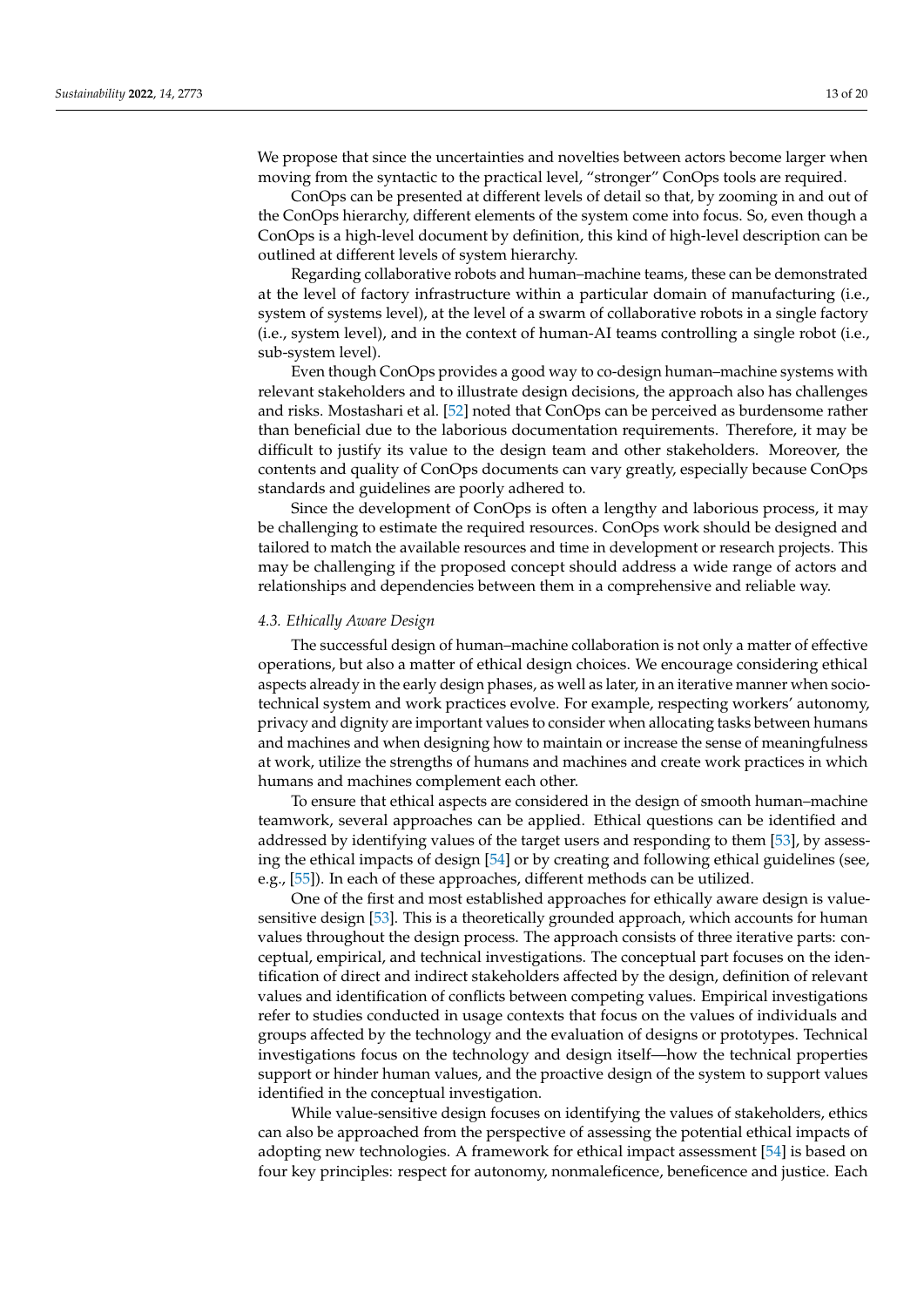of these principles includes several sub-sections and example questions for a designer, in order to consider the impacts of technology from the perspective of each principle.

More straightforwardly, ethics can be considered in design by following guidelines that can be used as guidance throughout the design process. For example, Kaasinen et al. [\[56\]](#page-20-21) define five ethical guidelines to support ethics-aware design in the context of Operator 4.0 solutions, applying the earlier work by Ikonen et al. [\[55\]](#page-20-20). The guidelines are based on the ethical themes of privacy, autonomy, integration, dignity, reliability, and inclusion, and they describe the guidance related to each theme with one guiding sentence. For example, to support workers' autonomy, the guidelines suggest that the designed solutions should allow the operators to choose their own way of working, and to support inclusion, the designed solutions should be accessible to operators with different capabilities and skills.

Although established methods for ethically aware design exist, ethical aspects are not always considered in the design process. Even though ethics may be felt to be an important area of design, the lack of concrete tools or integration in the design process may prevent designers from considering ethical aspects in design. Ethical values or principles may sound either too abstract to be interpreted for design decisions or they may include an exhausting list of principles, which does not encourage inexperienced designers to study these principles. Moreover, the first impression of the design team may be that the new work processes would not include any ethical aspects, even though there may be several significant ethical questions when the process is regarded from a wider perspective of several stakeholders or from the perspective of selected ethical themes. In addition, new work processes may evoke unexpected ethical issues while new ways of working are adopted and gradually evolve.

What would the key means be to overcome the challenges of embedding ethics into existing design practices? In line with the ethics by design approach (Niemelä et al., 2014), one of the most important starting points is to already elicit ethical thinking in the early design process as a joint action to the design team and relevant stakeholders. This approach has a number of benefits: it supports proactive ethical thinking, engages diverse ethical perspectives on the design, and encourages commitment to the identified values or principles. Ethics awareness is more likely to be maintained throughout the design process when the ethical aspects are not brought from the outside of the project but co-identified within the project team. Co-created guidelines or principles are easier to understand and to concretize than a list of ready-made aspects. Furthermore, they are probably more relevant to the existing organization as they include aspects identified as particularly pertinent to the work process being designed.

An ethical design approach is particularly important in phases when value conflicts may occur and design compromises must be made. For example, pursuing both the efficiency of operations and workers' well-being may require making design choices that balance these impacts and design thinking that does not only consider short-term objectives, but also long-term sustainability. As all of the impacts of changing work practices and co-working with machines cannot be foreseen beforehand, an ethically aware mindset is also needed later to analyze the impacts and guide the process in the desired direction.

Ethically aware design should reduce the risks of planning human–machine teamwork that does not meet the needs and values of the stakeholders. Yet, encouraging ethical thinking carries a risk of overanalyzing the potential consequences of work changes and excessive thinking about exceptional situations or risks of misuse. This may hinder or slow down the adoption of new ways of working. To avoid this, ethics should be seen as one perspective of design among other important aspects, such as usability, safety or ergonomics. A framework that includes all such viewpoints, such as a design and evaluation framework for Operator 4.0 solutions [\[56\]](#page-20-21) can serve as a tool to create a joint ethically aware mindset in the design group as well as serving as a reminder to include ethics in the design activities throughout the design process.

Ethics can be discussed as one theme in user studies or stakeholder workshops, and it can be considered when defining user experience goals for design. For example, a goal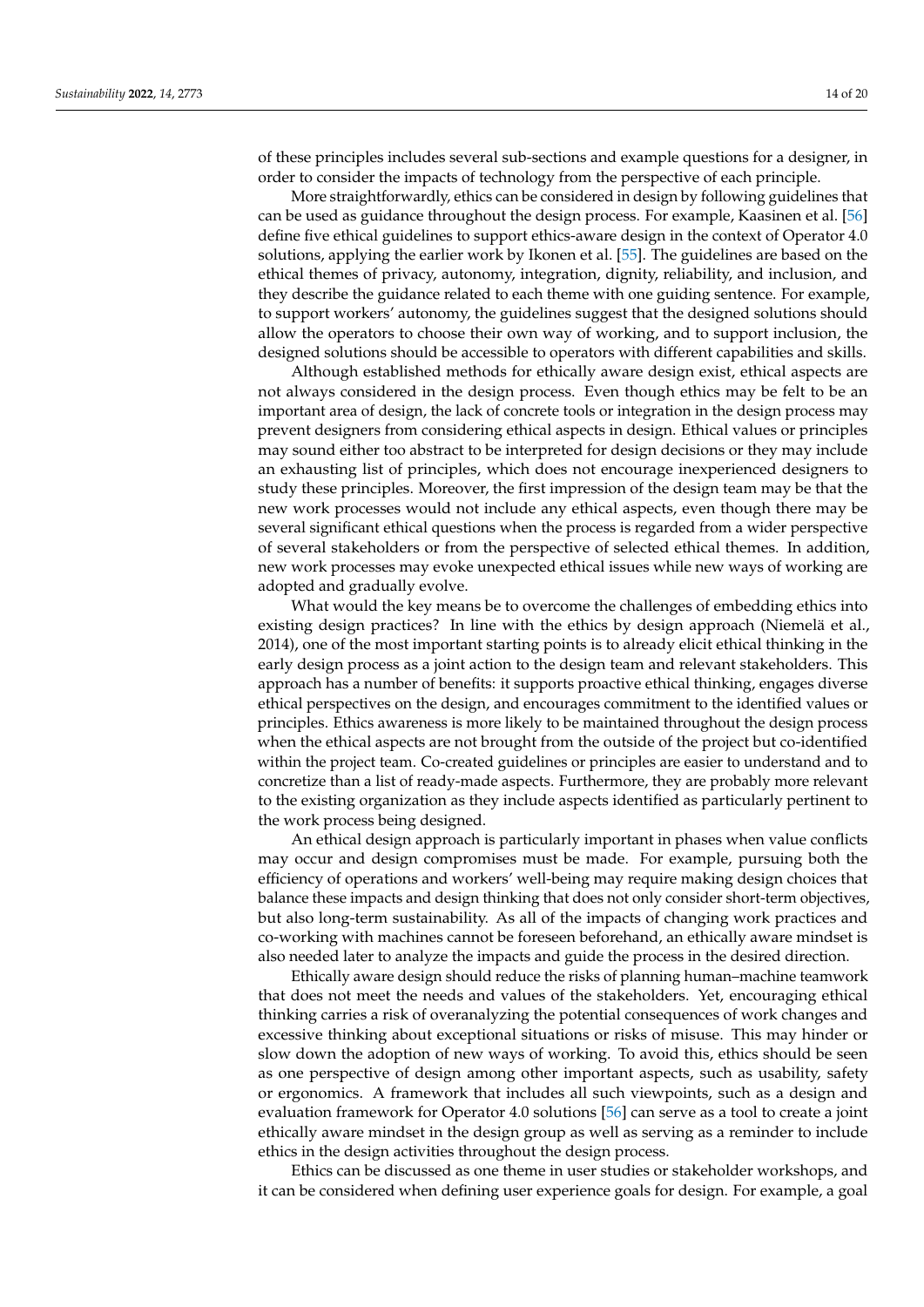to make workers feel encouraged and empowered at work [\[57\]](#page-20-22) supports ethical design that does not concentrate on problems or exceptional situations, but drives the design towards the desired, sustainable direction. In addition, ethical questions can be addressed through dedicated design activities that fit the design process of the organization. In practice, for example, creating future scenarios and walking them through with workers, experts or the design team may help to identify the potential ethical impacts of the design and may guide the design activities further (see, e.g., [\[58\]](#page-20-23)). As the system and the work practices evolve, scenarios can be re-visited to review whether new ethical questions have occurred or can be identified based on the experience of the new ways of co-working. This supports the continuous pursuit towards an ethically sustainable work community and human–machine teamwork.

### *4.4. Summary*

In this section we have presented three complementary approaches to support the design of Industry 5.0 human–machine teams as joint cognitive systems. In Table [1,](#page-15-0) we summarize and compare the approaches regarding their background, aims, results as well as benefits and challenges. These approaches support human centricity in the early phases of the design, and thus support the more technical cognitive systems engineering approaches.

| Approach                      | <b>Actor-Network Theory</b>                                                                                                                                                                                                                                                             | <b>Concept of Operations</b>                                                                                                                                                                                                                                                                                                              | <b>Ethically Aware Design</b>                                                                                                                                                                                                                                                |
|-------------------------------|-----------------------------------------------------------------------------------------------------------------------------------------------------------------------------------------------------------------------------------------------------------------------------------------|-------------------------------------------------------------------------------------------------------------------------------------------------------------------------------------------------------------------------------------------------------------------------------------------------------------------------------------------|------------------------------------------------------------------------------------------------------------------------------------------------------------------------------------------------------------------------------------------------------------------------------|
| Background                    | Science and technology studies<br>(STS) and sociology.                                                                                                                                                                                                                                  | Systems engineering, especially<br>human factors engineering (HFE).                                                                                                                                                                                                                                                                       | Multidisciplinary, especially<br>design research and social<br>sciences.                                                                                                                                                                                                     |
| The nature of the<br>approach | Theory-based method.                                                                                                                                                                                                                                                                    | Activity/tool in the planning and<br>analysis phase of the HFE process.                                                                                                                                                                                                                                                                   | Integrating ethical<br>values/principles in the design<br>process.                                                                                                                                                                                                           |
| Main questions                | What are the actors/actants of<br>network and what roles do they<br>have/take in the human-machine<br>teamwork? How do humans and<br>artifacts work together and how<br>are they connected to each other?<br>What kind of sociotechnical<br>interaction and networking is<br>happening? | What/who are the main system<br>elements, stakeholders, tasks, and<br>explanations that determine how<br>the system works? What are the<br>characteristics of the operational<br>environment? How are<br>responsibilities and tasks<br>allocated? What are the main<br>operating scenarios? What are the<br>high-level user requirements? | What ethical aspects are<br>relevant and should be<br>considered in the design? What<br>are the key stakeholder groups<br>and their values? What kinds of<br>ethical impacts may the<br>adoption of technology have?<br>How can the design be made<br>ethically sustainable? |
| Study context                 | Ethnographic fieldwork on the<br>shop floor.                                                                                                                                                                                                                                            | Early phase design, re-design.                                                                                                                                                                                                                                                                                                            | Early phase design, re-design.                                                                                                                                                                                                                                               |
| Data collection               | Field notes, observation,<br>interviews, and mapping<br>networks.                                                                                                                                                                                                                       | Stakeholder interviews and<br>workshops, workshops within the<br>design team.                                                                                                                                                                                                                                                             | Stakeholder interviews and<br>workshops, workshops within<br>the design team.                                                                                                                                                                                                |
| Research approach             | Qualitative, empirical research.                                                                                                                                                                                                                                                        | Systems engineering.                                                                                                                                                                                                                                                                                                                      | Design research.                                                                                                                                                                                                                                                             |
| Results                       | Actors in the human-machine<br>team, their roles, connections, and<br>interactions.                                                                                                                                                                                                     | Operational concept of the<br>human-machine team, the<br>responsibilities, and tasks of the<br>actors.                                                                                                                                                                                                                                    | Ethical contribution to the<br>system design, ethical<br>guidelines.                                                                                                                                                                                                         |
| Form of results               | A rich description with network<br>maps.                                                                                                                                                                                                                                                | Initial and use-case specific<br>ConOps diagrams supplemented<br>by user requirements tables and a<br>high-level textual description of<br>the system.                                                                                                                                                                                    | Ethical principles and aspects to<br>be considered in the design,<br>potential ethical impacts,<br>contribution to design decisions.                                                                                                                                         |

<span id="page-15-0"></span>**Table 1.** Summary and comparison of the three approaches.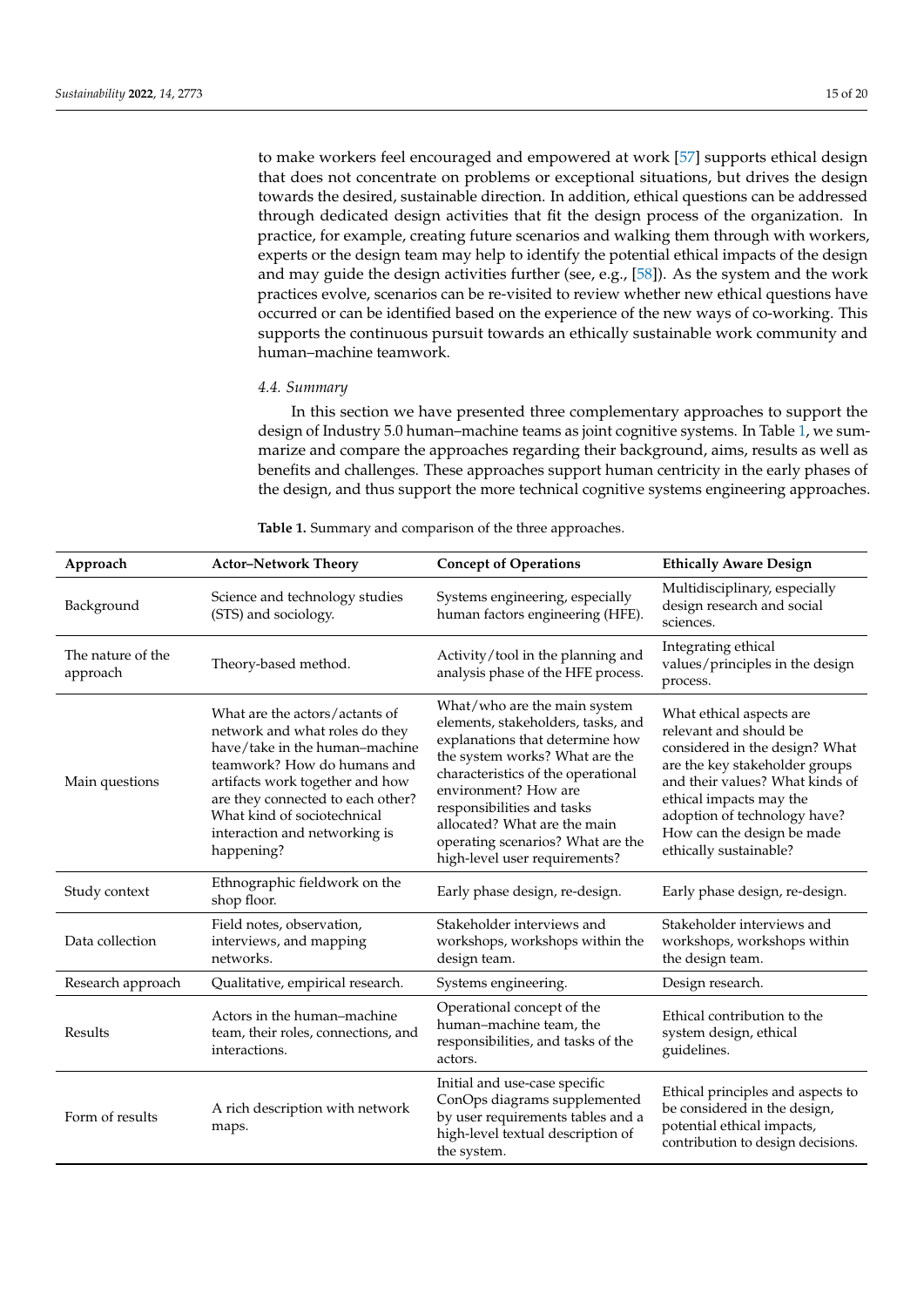| Approach             | <b>Actor-Network Theory</b>                                                                                                                                                                                                                 | <b>Concept of Operations</b>                                                                                                                                                               | <b>Ethically Aware Design</b>                                                                                                                                                                                                         |
|----------------------|---------------------------------------------------------------------------------------------------------------------------------------------------------------------------------------------------------------------------------------------|--------------------------------------------------------------------------------------------------------------------------------------------------------------------------------------------|---------------------------------------------------------------------------------------------------------------------------------------------------------------------------------------------------------------------------------------|
| <b>Benefits</b>      | Makes complex reality visible and<br>studies humans and non-humans<br>equally. Describes the action of<br>actors/actants in sociotechnical<br>networks. At its best, shows<br>where co-operation is smooth and<br>where there are problems. | Illustrates complex systems from<br>the end-users' points of view<br>concentrating specifically on the<br>relationships between<br>stakeholders and the technical<br>system and use cases. | Provides methods for<br>identifying and considering<br>ethical aspects in design,<br>supports proactive ethical<br>thinking, engaging of diverse<br>perspectives to design and<br>commitment towards ethically<br>sustainable design. |
| Risks and challenges | Overly shallow or blurry analyses,<br>misinterpreted purposes, and<br>problems clarifying the<br>responsibilities of the actors.                                                                                                            | Laborious to draft and allocate a<br>suitable amount of resources to its<br>development; difficulties in<br>convincing stakeholders of<br>its value.                                       | Overanalyzing potential<br>consequences of technology<br>adoption or work changes,<br>excessive focus on exceptional<br>situations or risks of misuse.                                                                                |

#### **Table 1.** *Cont.*

## <span id="page-16-0"></span>**5. Discussion**

Industry 5.0 visions describe sustainable, resilient, and human-centered future factories, where human operators and smart machines work in teams. These teams need to be resilient to be able to respond to changes in the environment. The resilience needs to be reflected in dynamic task allocation, and the flexibility of the team members to change roles. After a joint cognitive system has been initially designed and implemented, it continuously co-evolves as both human and machine actors learn, thus gaining new skills and capabilities. Additionally, changes in the production environment require the system to be resilient and adapt to respond to changing expectations and requirements.

We have studied the kinds of approaches and methods that could support a humancentric early design phase and the continuous development of Industry 5.0 human–machine teams on the factory floor as smoothly working, resilient and continuously evolving joint cognitive systems. It is not sufficient simply to have methods for the design of a joint cognitive system; there is also a need for methods that support the monitoring and observing of a joint cognitive system to understand how the system is currently functioning, what the current skills and capabilities of different human and machine actors are and how tasks are allocated among the actors. Moreover, there is a need for co-design methods and tools to allow relevant stakeholders to participate in designing the joint human–machine system and influence its co-evolvement. Autonomous and intelligent machines raise different ethical concerns, and thus ethical issues should already be studied at the early phases of the design and during co-evolvement.

The joint cognitive systems approach was introduced already in the 1980s and has changed the design focus from the mere interaction between humans and machines to human–technology co-agency [\[9\]](#page-19-3). This is important when designing human–machine teams as in these teams, human operators are not merely "using" the machines, rather, both humans and machines have their own tasks and roles, targeting common goals. Another characteristic feature of joint cognitive systems is the dynamic and flexible allocation of functions between humans and machines. The joint cognitive systems approach has been utilized in designing automated systems where the ability to maintain control of a situation, despite disrupting influences from the process itself or from the environment, is central. This requires managing the dynamics of the situation by maintaining and sharing situational awareness, and considering how the capabilities and needs depend on the situation and how they may vary over time [\[26\]](#page-19-20). Resilience to changes in the system itself and the environment are also central in designing human–machine teams. The design focus should be on supporting co-agency through shared situational awareness, collaboration, and communication.

Jones et al. [\[32\]](#page-19-26) point out that cyber technologies have dramatically increased the cognitive capabilities of machines, changing machines from being reactive to self-aware.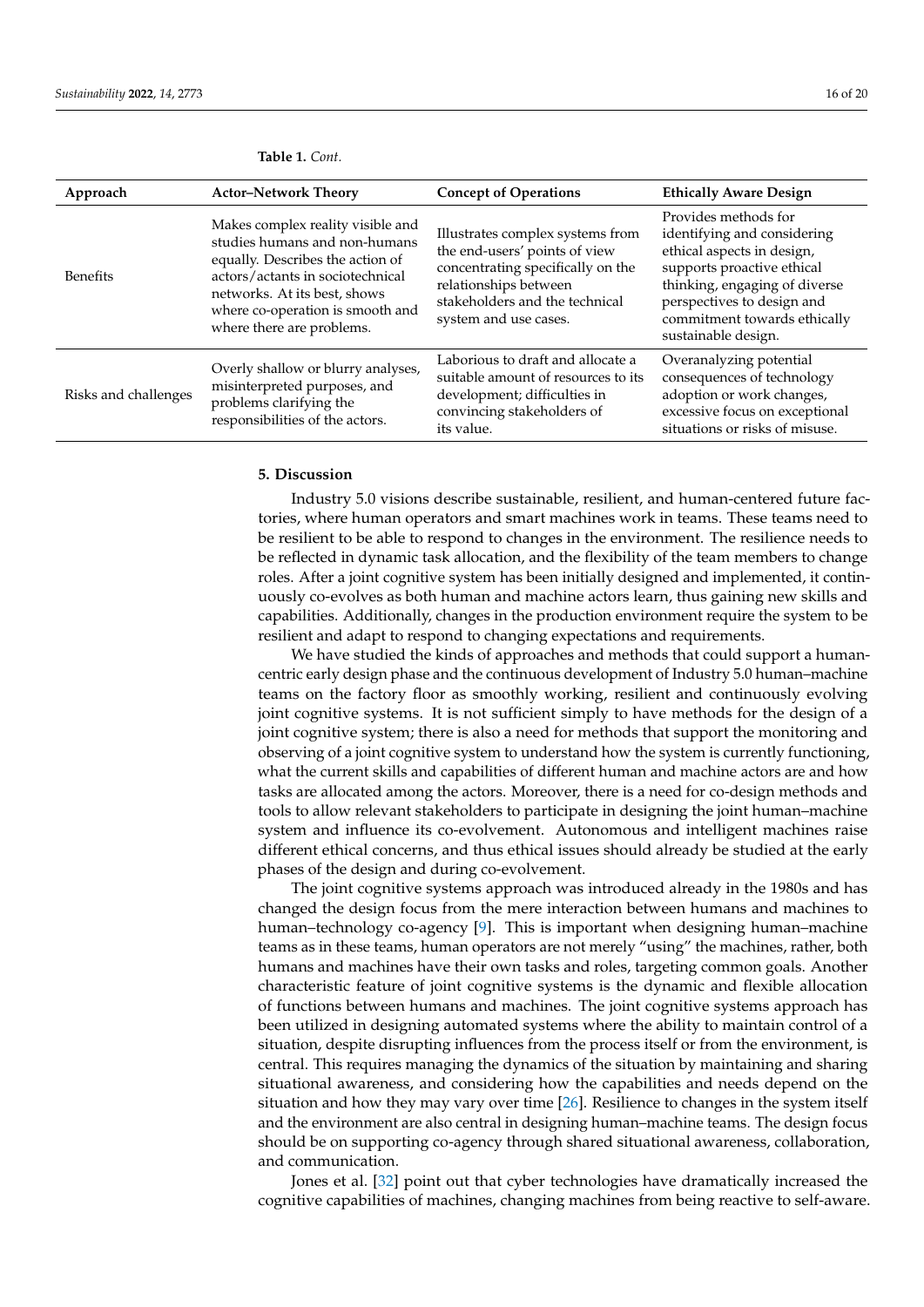Jones et al. identify the various actors in Industry 4.0/5.0 manufacturing systems as human, organizational and technology-based agents. Chacon et al. [\[33\]](#page-19-27) point out how these agents are based on a synergistic combination of different technologies such as artificial intelligence (AI), the Internet of Things (IoT) and multi-agent systems (MAS). Manufacturing systems consisting of various human and machine agents can be seen as joint cognitive systems. Both Jones et al. [\[32\]](#page-19-26) and Chacon et al. [\[33\]](#page-19-27) propose a cognitive systems engineering (CSE) approach to designing these multi-agent-based manufacturing systems. CSE focuses on cognitive functions and analyzes how people manage complexity, understanding how artefacts are used and how people and artefacts work together to create and organize joint cognitive systems [\[33\]](#page-19-27). In CSE, the design focus is on the mission that the joint cognitive system will perform. The joint cognitive system works via cognitive functions such as communicating, deciding, planning, and problem-solving. These cognitive functions are supported by cognitive processes such as perceiving, analyzing, exchanging information and manipulating [\[33\]](#page-19-27).

Cognitive systems engineering is based on various forms of modelling, such as cognitive task modelling, which is often a quite laborious process. As Grässler et al. point out [\[13\]](#page-19-7), human actors are often greatly simplified in model-based design. Human performance modelling may then be hampered as it does not properly take into account the variability in personal characteristics, skills, and preferences. Another design challenge raised by van Diggelen et al. [\[21\]](#page-19-15) is that traditional design methods do not sufficiently address the autonomous capabilities of machine agents, resulting in systems where the human becomes a supervisor rather than a teammate. The concept of operations method supports focusing on the teamwork in the design. The concept of operations is a high-level document providing a starting point for the modelling of a joint cognitive system by laying the basis for the requirements specification activity  $[40]$ . A ConOps can also be considered as a boundary object promoting communication and knowledge sharing among stakeholders, especially in the beginning phase of the design process. This supports the involvement of all affected workers early in the design, as suggested by Kadir and Broberg [\[16\]](#page-19-10). ConOps can also serve the continuous co-development of the system.

As the overall joint cognitive system is dynamically evolving over time, it becomes important to understand the entity and different actors, as well as their roles and responsibilities. For that purpose, we propose actor–network theory (ANT) [\[41\]](#page-20-6) as an old but promising approach. Actor–network analyses require ethnographic field work with observation and other evidence-based analytical methods that aim to describe the interaction between actors and make network processes visible. The ANT approach is unbiased: the interest is for all, both of human and non-human agency. This is important because, in human–machine teams, the available capabilities should be utilized similarly regardless of which actor is providing the capability. Actor–network analyses support the understanding of how something happens, how interaction works, and which actors support sociotechnical network interactions. However, ANT does not explain social activity, the causality of action or explain the simple reasons why things happen. Despite these limitations, it can support the understanding of how the dynamic joint cognitive system works, what the current roles of different actors are, and what their relationship is with the other actors. All of this supports the further development of the overall joint cognitive system as well as developing the individual actors.

An important aspect when designing sustainable human–machine teams are ethical considerations. As Pacaux-Lemoine et al. [\[14\]](#page-19-8) point out, techno-centered design tends to demand extreme skills from human operators. In the teams, human work should remain meaningful, and the design should not straightforwardly expect the human operators to take responsibility of all the situations where machine intelligence faces its limits. Still, the human actors should be in control and the machines should serve the humans rather than vice versa.

In this paper, we have investigated the challenge of designing resilient human– machine teams for Industry 5.0 smart manufacturing environments. We are convinced that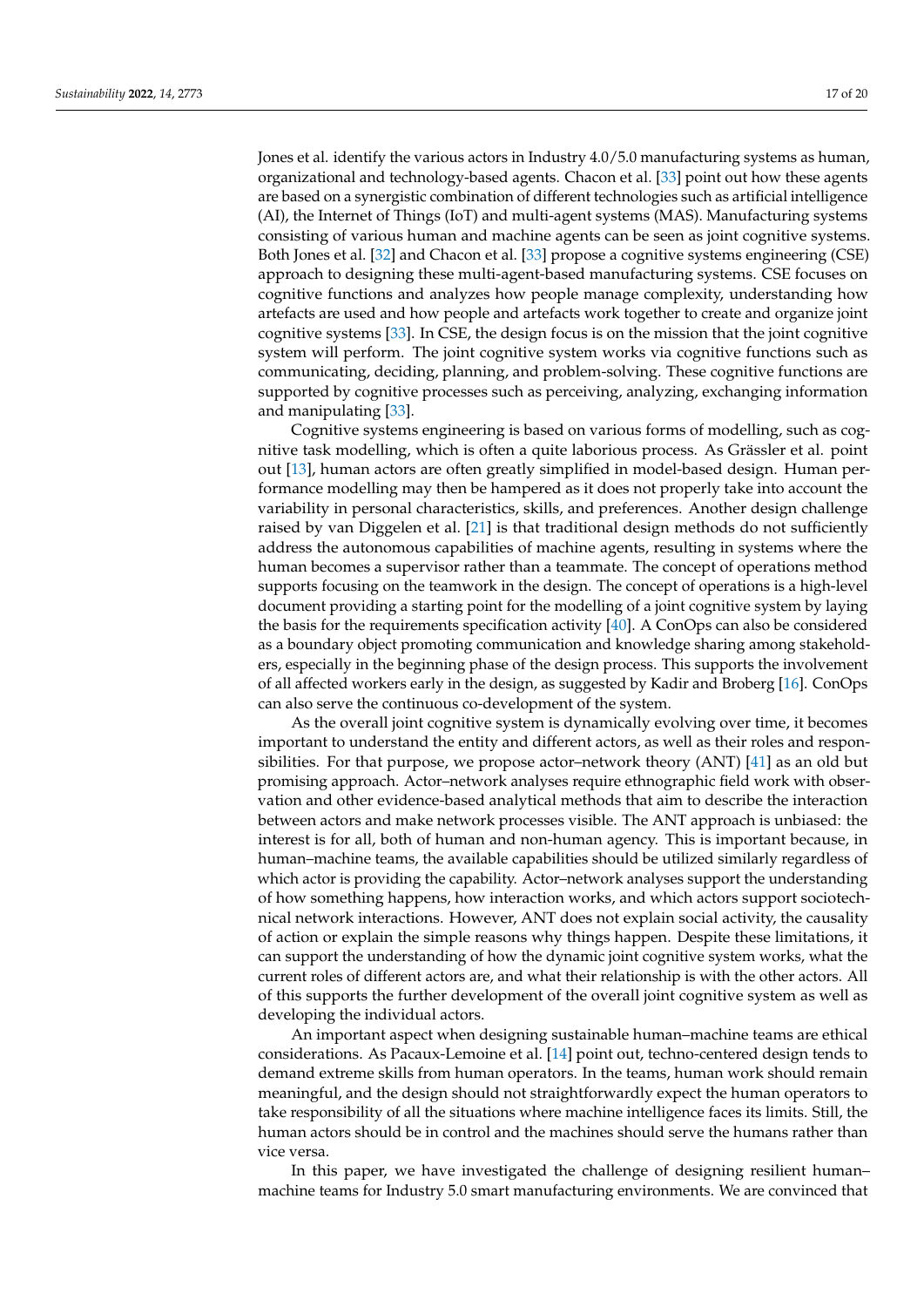the long tradition of joint cognitive systems research provides a good basis also for the design of smart manufacturing systems. However, we suggest that the heavy cognitive systems engineering approach can be complemented with the concept of operations design approach, especially in the early phases of the design. The ConOps approach supports the involvement of different stakeholders in the design of the overall functionality and operation principles of the system. ConOps documents facilitate the sharing and co-developing of design ideas both for the overall system and different sub systems. The documents illustrate the allocation of responsibilities and tasks in different situations. Actor–network theory provides methods to analyze and observe a gradually evolving, dynamic team of various actors, thus understanding how the roles of the actors and the work allocation evolve over time. This supports a better understanding and the further development of the system. While traditional design methods tend to see humans as users or operators, actor–network theory sees human and machine actors equally, and thus can support analyzing actual collaborations to identify where it works well and where it could be improved. Smooth human–machine teamwork requires mutual understanding between humans and machines, and this easily leads to machines monitoring people and their behavior. The task allocation between humans and machines should be fair. Among many other issues, this raises the need to focus on ethical issues from the very beginning and throughout the design process. Ethically aware design supports proactive ethical thinking, integrating the perspectives of different worker groups and other stakeholders. Moreover, ethically aware design provides tools to commit the whole design team to ethically sustainable design. A challenge with the proposed approaches and methods is that a moderate amount of work is required from human factor experts, other design team members and factory stakeholders to efficiently apply the approaches. Another challenge is to make sure that the results actually influence the design.

Our future plans include applying the ideas presented in this paper in practice. This will provide a further understanding of the actual design challenges and how well the approaches and methods proposed here will work in practice. It will be especially interesting to study how to monitor and guide the continuous co-evolvement of a joint human–machine system.

**Author Contributions:** Introduction, E.K.; Related research, all authors; joint cognitive systems, H.K., J.L. and E.K.; actor–network theory, A.-H.A.; Concept of operations, A.V. and J.L.; Ethics, P.H.; Discussion, all authors. All authors have read and agreed to the published version of the manuscript.

**Funding:** This research received no external funding.

**Institutional Review Board Statement:** Not applicable.

**Informed Consent Statement:** Not applicable.

**Data Availability Statement:** This study did not report any data.

**Conflicts of Interest:** The authors declare no conflict of interest.

#### **References**

- <span id="page-18-0"></span>1. Breque, M.; de Nul, L.; Petridis, A. *Industry 5.0: Towards a Sustainable, Human-Centric and Resilient European Industry*; European Commission, Directorate-General for Research and Innovation: Luxembourg, 2021.
- <span id="page-18-1"></span>2. Kagermann, H.; Wahlster, W.; Helbig, J. *Securing the Future of German Manufacturing Industry: Recommendations for Implementing the Strategic Initiative INDUSTRIE 4.0*; Final Report of the Industrie 4.0 Working Group; Secretariat of the Platform Industrie 4.0: Frankfurt, Germany, 2013.
- <span id="page-18-2"></span>3. Cagliano, R.; Canterino, F.; Longoni, A.; Bartezzaghi, E. The interplay between smart manufacturing technologies and work organization: The role of technological complexity. *Int. J. Oper. Prod. Manag.* **2019**, *39*, 913–934. [\[CrossRef\]](http://doi.org/10.1108/IJOPM-01-2019-0093)
- <span id="page-18-3"></span>4. Neumann, W.P.; Winkelhaus, S.; Grosse, E.H.; Glock, C.H. Industry 4.0 and the human factor—A systems framework and analysis methodology for successful development. *Int. J. Prod. Econ.* **2021**, *233*, 107992. [\[CrossRef\]](http://doi.org/10.1016/j.ijpe.2020.107992)
- <span id="page-18-4"></span>5. Stern, H.; Becker, T. Concept and Evaluation of a Method for the Integration of Human Factors into Human-Oriented Work Design in Cyber-Physical Production Systems. *Sustainability* **2019**, *11*, 4508. [\[CrossRef\]](http://doi.org/10.3390/su11164508)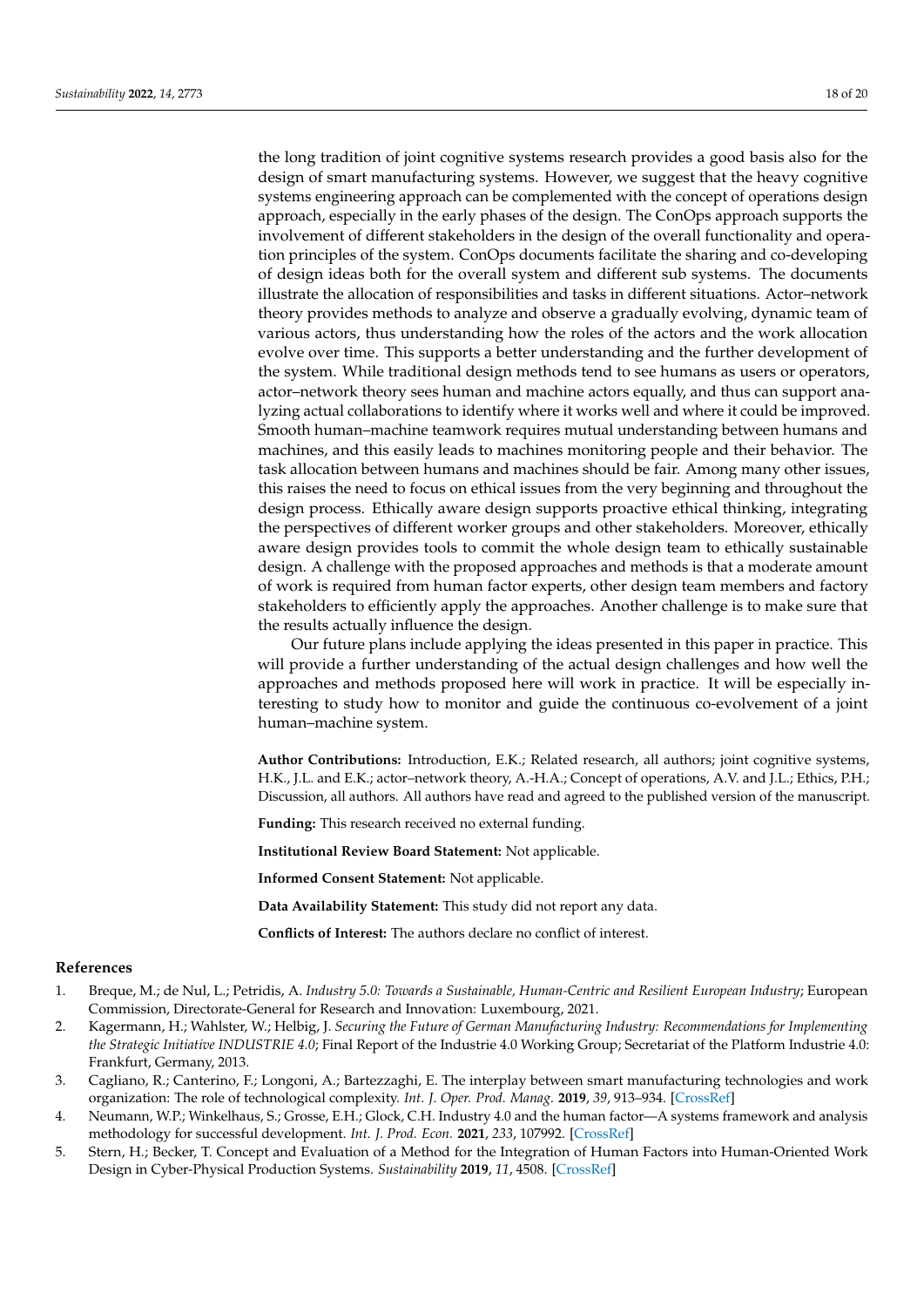- <span id="page-19-0"></span>6. Kaasinen, E.; Anttila, A.-H.; Heikkilä, P. New industrial work-personalised job roles, smooth human-machine teamwork and support for well-being at work. In *Human-Technology Interaction-Shaping the Future of Industrial User Interfaces*; Röcker, C., Büttner, S., Eds.; Springer Nature: Berlin/Heidelberg, Germany, 2022, *in press*.
- <span id="page-19-1"></span>7. Chakraborti, T.; Kambhampati, S. Algorithms for the greater good! on mental modeling and acceptable symbiosis in human-ai collaboration. *arXiv* **2018**, arXiv:1801.09854.
- <span id="page-19-2"></span>8. Mumford, E. *Socio-Technical Design: An Unfulfilled Promise or a Future Opportunity?* Springer: Boston, MA, USA, 2000; pp. 33–46.
- <span id="page-19-3"></span>9. Hollnagel, E.; Woods, D.D. *Joint Cognitive Systems: Foundations of Cognitive Systems Engineering*; CRC Press: Boca Raton, FL, USA, 2005.
- <span id="page-19-4"></span>10. Woods, D.D.; Hollnagel, E. *Joint Cognitive Systems: Patterns in Cognitive Systems Engineering*; CRC Press: Boca Raton, FL, USA, 2006.
- <span id="page-19-5"></span>11. Rasmussen, J. Merging paradigms: Decision making, management, and cognitive control. In Proceedings of the Third International NDM Conference, Aberdeen, UK, 1 September 1996; Ashgate: Farnham, UK, 1996.
- <span id="page-19-6"></span>12. Vicente, K.J. *Cognitive Work Analysis: Toward Safe, Productive, and Healthy Computer-Based Work*; CRC Press: Boca Raton, FL, USA, 1999.
- <span id="page-19-7"></span>13. Gräßler, I.; Wiechel, D.; Roesmann, D. Integrating human factors in the model based development of cyber-physical production systems. *Procedia CIRP* **2021**, *100*, 518–523. [\[CrossRef\]](http://doi.org/10.1016/j.procir.2021.05.113)
- <span id="page-19-8"></span>14. Pacaux-Lemoine, M.P.; Trentesaux, D.; Rey, G.Z.; Millot, P. Designing intelligent manufacturing systems through Human-Machine Cooperation principles: A human-centered approach. *Comput. Ind. Eng.* **2017**, *111*, 581–595. [\[CrossRef\]](http://doi.org/10.1016/j.cie.2017.05.014)
- <span id="page-19-9"></span>15. Sgarbossa, F.; Grosse, E.H.; Neumann, W.P.; Battini, D.; Glock, C.H. Human factors in production and logistics systems of the future. *Annu. Rev. Control* **2020**, *49*, 295–305. [\[CrossRef\]](http://doi.org/10.1016/j.arcontrol.2020.04.007)
- <span id="page-19-10"></span>16. Kadir, B.A.; Broberg, O. Human-centered design of work systems in the transition to industry 4.0. *Appl. Ergon.* **2021**, *92*, 103334. [\[CrossRef\]](http://doi.org/10.1016/j.apergo.2020.103334)
- <span id="page-19-11"></span>17. O'Neill, T.; McNeese, N.; Barron, A.; Schelble, B. Human–autonomy teaming: A review and analysis of the empirical literature. *Hum. Factors* **2020**. [\[CrossRef\]](http://doi.org/10.1177/0018720820960865)
- <span id="page-19-12"></span>18. Jung, M.F.; Šabanović, S.; Eyssel, F.; Fraune, M. Robots in groups and teams. In Proceedings of the Companion of the 2017 ACM Conference on Computer Supported Cooperative Work and Social Computing, Portland, OR, USA, 25 February–1 March 2017.
- <span id="page-19-13"></span>19. Ma, L.M.; Fong, T.; Micire, M.J.; Kim, Y.K.; Feigh, K. Human-robot teaming: Concepts and components for design. In *Field and Service Robotics*; Springer: Berlin/Heidelberg, Germany, 2018.
- <span id="page-19-14"></span>20. Jung, M.F.; Beane, M.; Forlizzi, J.; Murphy, R.; Vertesi, J. Robots in group context: Rethinking design, development and deployment. In Proceedings of the 2017 CHI Conference Extended Abstracts on Human Factors in Computing Systems, Denver, CO, USA, 6–11 May 2017.
- <span id="page-19-15"></span>21. Van Diggelen, J.; Neerincx, M.; Peeters, M.; Schraagen, J.M. Developing effective and resilient human-agent teamwork using team design patterns. *IEEE Intell. Syst.* **2018**, *34*, 15–24. [\[CrossRef\]](http://doi.org/10.1109/MIS.2018.2886671)
- <span id="page-19-16"></span>22. Romero, D.; Bernus, P.; Noran, O.; Stahre, J.; Berglund, Å.F. The operator 4.0: Human cyber-physical systems & adaptive automation towards human-automation symbiosis work systems. In *IFIP Advances in Information and Communication Technology*; Springer: Cham, Switzerland, 2016; pp. 677–686.
- <span id="page-19-17"></span>23. Romero, D.; Stahre, J.; Wuest, T.; Noran, O.; Bernus, P.; Fast-Berglund, Å.; Gorecky, D. Towards an operator 4.0 typology: A human-centric perspective on the fourth industrial revolution technologies. In Proceedings of the International Conference on Computers and Industrial Engineering (CIE46), Tianjin, China, 29–31 October 2016.
- <span id="page-19-18"></span>24. Romero, D.; Stahre, J. Towards The Resilient Operator 5.0: The Future of Work in Smart Resilient Manufacturing Systems. In Proceedings of the 54th CIRP Conference on Manufacturing Systems, Virtual Conference, 22–24 September 2021.
- <span id="page-19-19"></span>25. Hollnagel, E.; Woods, D.D. Cognitive systems engineering: New wine in new bottles. *Int. J. Hum.-Comput. Stud.* **1999**, *51*, 339–356. [\[CrossRef\]](http://doi.org/10.1006/ijhc.1982.0313) [\[PubMed\]](http://www.ncbi.nlm.nih.gov/pubmed/11543350)
- <span id="page-19-20"></span>26. Hollnagel, E.; Woods, D.D. Cognitive systems engineering: New wine in new bottles. *Int. J. Man-Mach. Stud.* **1983**, *18*, 583–600. [\[CrossRef\]](http://doi.org/10.1016/S0020-7373(83)80034-0)
- <span id="page-19-21"></span>27. Hollnagel, E. *Handbook of Cognitive Task Design*; CRC Press: Boca Raton, FL, USA, 2003.
- <span id="page-19-22"></span>28. Norros, L.; Salo, L. Design of joint systems: A theoretical challenge for cognitive systems engineering. *Cogn. Technol. Work.* **2009**, *11*, 43–56. [\[CrossRef\]](http://doi.org/10.1007/s10111-008-0122-3)
- <span id="page-19-23"></span>29. Järvilehto, T. The theory of the organism-environment system: I. Description of the theory. *Integr. Physiol. Behav. Sci.* **1998**, *33*, 321–334. [\[CrossRef\]](http://doi.org/10.1007/BF02688700) [\[PubMed\]](http://www.ncbi.nlm.nih.gov/pubmed/10333975)
- <span id="page-19-24"></span>30. Gibson, J.J. *The Theory of Affordances. The Ecological Approach to Visual Perception*; Houghton Mifflin: Boston, MA, USA, 1979.
- <span id="page-19-25"></span>31. Norros, L. *Acting under Uncertainty. The Core-Task Analysis in Ecological Study of Work*; VTT: Espoo, Finland, 2004.
- <span id="page-19-26"></span>32. Jones, A.T.; Romero, D.; Wuest, T. Modeling agents as joint cognitive systems in smart manufacturing systems. *Manuf. Lett.* **2018**, *17*, 6–8. [\[CrossRef\]](http://doi.org/10.1016/j.mfglet.2018.06.002)
- <span id="page-19-27"></span>33. Chacón, A.; Angulo, C.; Ponsa, P. Developing Cognitive Advisor Agents for Operators in Industry 4.0. In *New Trends in the Use of Artificial Intelligence for the Industry 4.0*; Intech Open: The Hague, The Netherlands, 2020; p. 127.
- <span id="page-19-28"></span>34. Elm, W.C.; Potter, S.S.; Gualtieri, J.W.; Roth, E.M.; Easter, J.R. Applied cognitive work analysis: A pragmatic methodology for designing revolutionary cognitive affordances. In *Handbook of Cognitive Task Design*; CRC Press: Boca Raton, FL, USA, 2003; pp. 357–382.